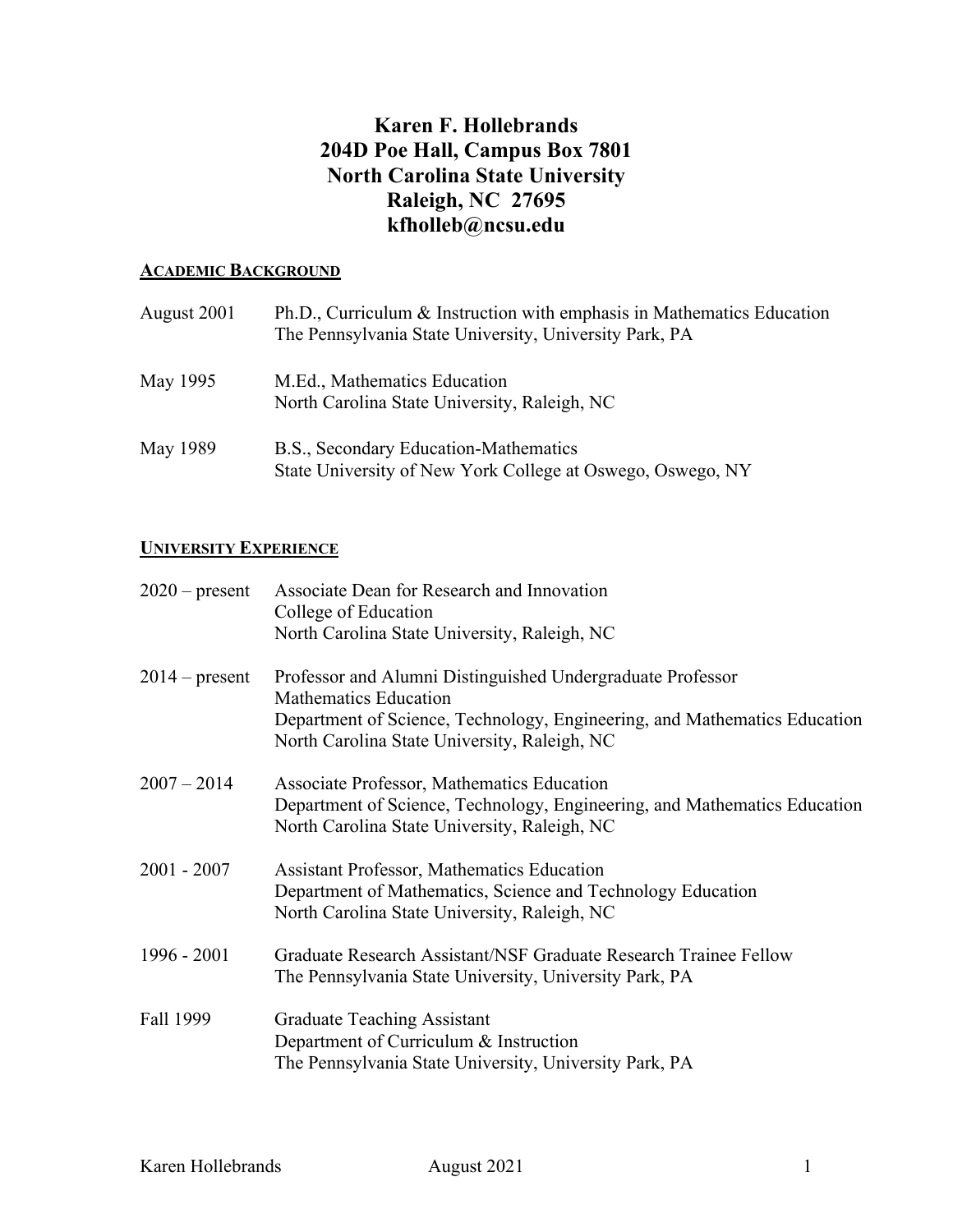# K-12 TEACHING EXPERIENCE

| 1995-1996 | Mathematics Teacher                                    |
|-----------|--------------------------------------------------------|
|           | Cary High School, Cary, NC                             |
| 1992-1995 | Mathematics Department Chairperson                     |
|           | Franklinton Junior/Senior High School, Franklinton, NC |
| 1990-1995 | Mathematics Teacher                                    |
|           | Franklinton High School, Franklinton, NC               |

## **TEACHING LICENSES**

North Carolina 'D' license in Mathematics for grades 9-12 North Carolina 'D' license in Mathematics for grades 6-9 Pennsylvania Instructional I Certificate in Mathematics New York Initial Certificate in Mathematics for grades 7-12

### **HONORS, AWARDS, AND RECOGNITIONS**

| 2015-2020           | University Faculty Scholar<br>North Carolina State University, Raleigh, NC                                                                                       |
|---------------------|------------------------------------------------------------------------------------------------------------------------------------------------------------------|
| 2016                | Outstanding Reviewer, Journal of Mathematical Behavior                                                                                                           |
| $2016 - 2017$       | Board of Governors Outstanding Teacher Nominee for College of<br><b>Education at NC State</b>                                                                    |
| 2013-2014           | Alumni Distinguished Undergraduate Professor<br>North Carolina State University, Raleigh, NC                                                                     |
| 2008-2009           | Outstanding Teaching Award; Member of the Academy of Outstanding<br>Teachers at North Carolina State University,<br>North Carolina State University, Raleigh, NC |
| 1998, 1999,<br>2000 | Donald B. and Mary Louise Elder Tait Scholarship in<br>Mathematics Education, The Pennsylvania State University, University<br>Park, PA                          |
| 1996-2000           | National Science Foundation Graduate Research Trainee, The<br>Pennsylvania State University, University Park, PA                                                 |
| 1994-1995           | Teacher of the Year, Franklinton Junior/Senior High School,<br>Franklinton, NC                                                                                   |
| 1994-1995           | Teacher of the Year, Franklin County, NC                                                                                                                         |
| 1994                | Tandy Technology Scholar Award                                                                                                                                   |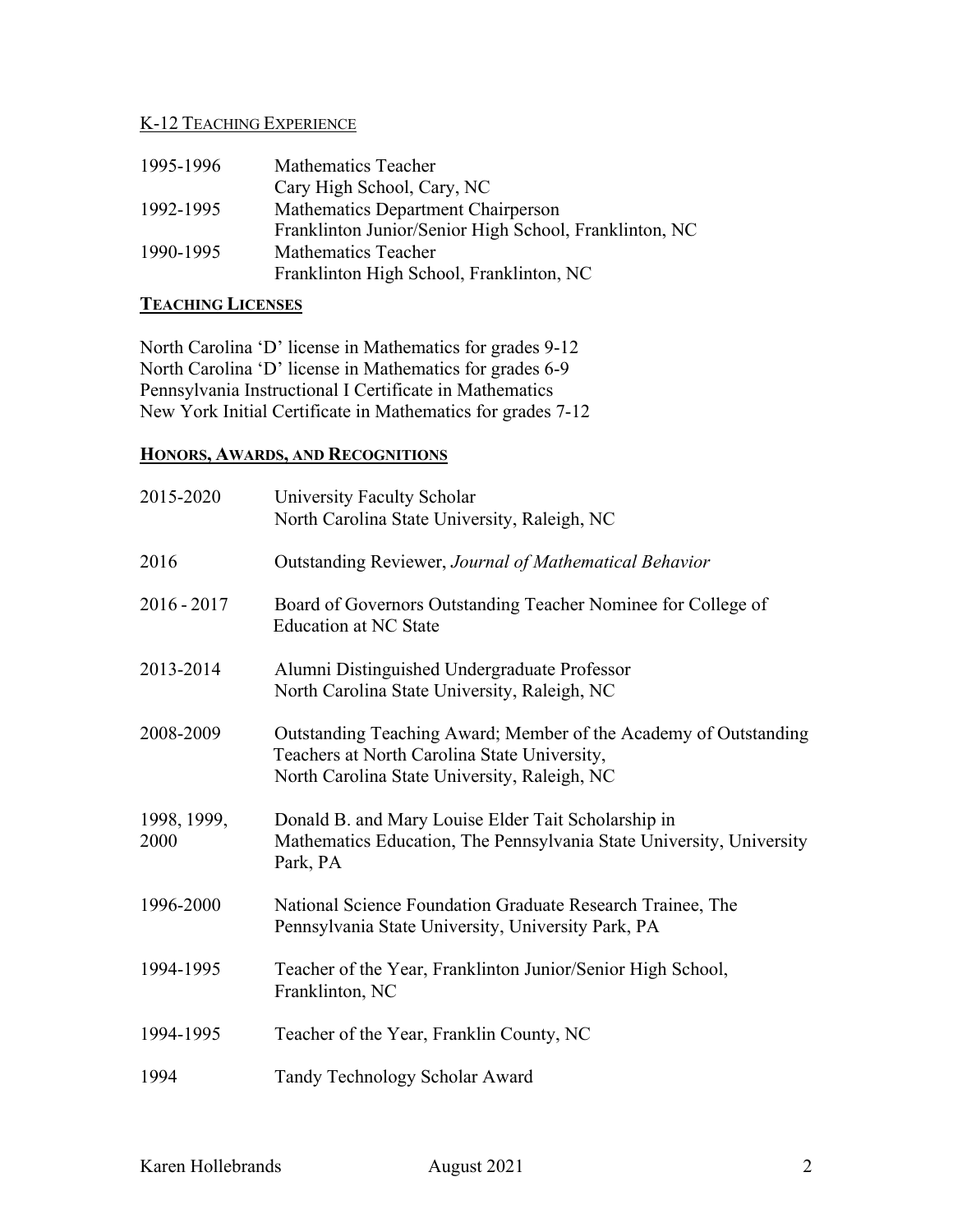#### **GRANTS: EXTERNAL**

PI Karen Hollebrands, Co-PIs Erin Krupa, Molly Fenn. *Noyce Master Teaching Fellows at NC State* (March 2018-2023). This five-year project partners with the non-profit agency The Innovation Project (TIP) and four high-need school districts (Cabarrus County Schools, Mount Airy City Schools, Rockingham County Schools, Wayne County Schools) to prepare highly qualified master teachers of mathematics to become mentors and leaders in their schools and districts. Twenty scholarships will be awarded. Project budget: \$2,788,500 (\$929,250 cost sharing)

### Completed:

PI Karen Hollebrands, Co-PI Allison McCulloch, Co-PI Scott Steketee, Co-PI Daniel Scher. *Technology rich units for future secondary teachers: Forging mathematical connections through the geometry of functions*. (June 2016- December 2020) Awarded: \$300,000. The purpose of this grant is to develop five technologically rich units of instruction that will focus on school mathematics topics from an advanced perspective. Supplement received May, 2020 to host online workshops for mathematics teacher educators.

PI Karen Hollebrands. *Track 4 Noyce Research proposal* Florida State University Lead institution. \$75,000 subcontract. (May 2016- June 2019) The purpose of this grant is to conduct research on Noyce scholars who are currently teaching in high school mathematics classrooms. Tasks and samples of students' work on those tasks are collected from current Noyce scholars teaching in NC.

Senior Researcher Karen Hollebrands, PI: Glen Kleiman, Co-PI Hollylynne Lee. *Development of MOOC-Eds*. Funded by the Hewlett Foundation (December 2015- December 2017). This grant was funded to support the development, implementation, and evaluation of MOOC-Eds focused on secondary mathematics topics. Awarded: \$500,000

PI Karen Hollebrands, Co-PI Andrew Cooper (College of Sciences), Co-PI Sonia Dupree (Wake County Public Schools). *MAP:TICCS. Mathematics and Pedagogy: Training for Implementation of High School Common Core Standards for Mathematics Continuation Grant*. (March 2016 – May 2017). This continuation grant was awarded to support the preparation of high school mathematics teachers in Wake County to implement the Common Core State Standards. Awarded: \$150,000

Co-PI Karen Hollebrands, PI Hollylynne Lee, Co-PI Allison McCulloch. *Preparing to Teach Mathematics with Technology: Expanding, Transforming, and Community Building* (September 2011 – August 2017). This is the third grant funded to support the development of curricula materials for preparing teachers to teach mathematics with technology. The goals of this project are to create and test an Algebra module and to develop a community of faculty who are preparing teachers to teach mathematics with technology using the materials developed by these projects. Awarded: \$350,000.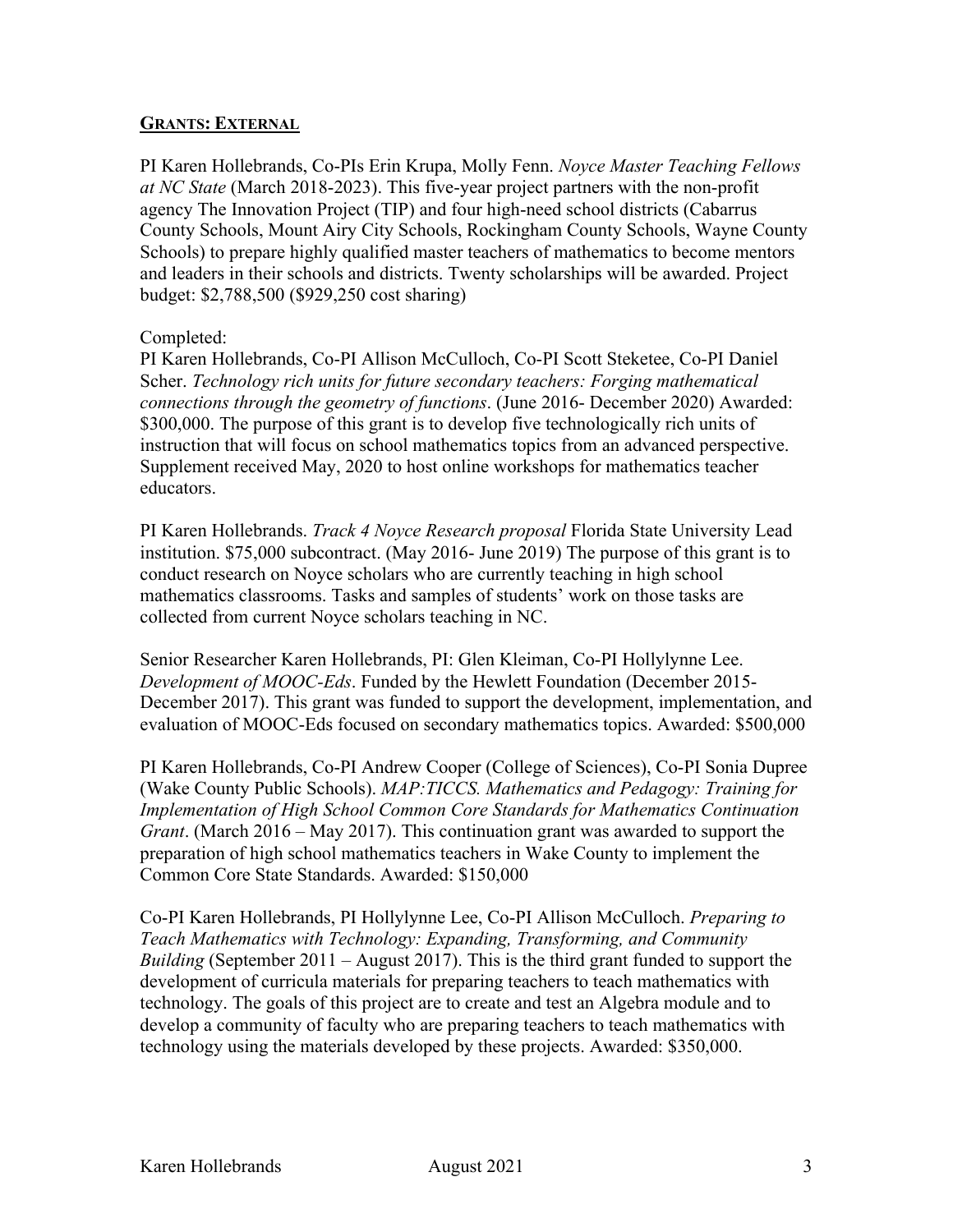PI Karen Hollebrands, Co-PI Andrew Cooper (College of Sciences), Co-PI Sonia Dupree (Wake County Public Schools). *MAP:TICCS. Mathematics and Pedagogy: Training for Implementation of High School Common Core Standards for Mathematics*. (March 2015 – May 2016). This grant was awarded to support the preparation of high school mathematics teachers in Wake County to implement the Common Core State Standards. Awarded: \$300,000

Co-PI Karen Hollebrands, PI Sarah Stein (College of Humanities and Social Sciences), Co-PI Eric Wiebe, Co-PI Henry Schaffer (Office of Instructional Technology). *Scale-Up: Scaling up STEM Learning with the VCL* (September 2009 – August 2014). This project is funded by the ITEST division of the National Science Foundation. The virtual computing lab (VCL) is used as a mechanism for delivering mathematics software to teachers teaching in 1:1 laptop high schools. Teachers are involved in long-term, professional development that is focused on preparing them to learn how to use technology to teach mathematics and become familiar with STEM-related professions. The goal is to increase student interest in mathematics so they are able to pursue STEMrelated majors and careers in the future. Awarded: \$1,800,000.

PI Karen Hollebrands, Co-PI Hollylynne Lee. *Preparing to Teach Mathematics with Technology: An Integrated Approach* (September 2008 – August 2012). The goal of this National Science Foundation supported project is to publish and disseminate a module focused on preparing teachers to teach Data Analysis and Probability topics with technology and to develop and test a second module focused on Geometry. Awarded: \$500,000.

Co-PI Karen Hollebrands, PI Hollylynne Lee, Co-PI Roger Woodard, Co-PI Irina Kogan. *Noyce Mathematics Education Teaching Scholars at NC State* (September 2007 – August 2013). This NSF-sponsored scholarship grant provides funding to 26 undergraduate and graduate students completing a major in mathematics or statistics and a degree in mathematics education. Students commit to teaching in a high-needs school district and receive professional development related to the use of technology to teach mathematics. Awarded: \$994,000.

Co-PI Karen Hollebrands, PI Hollylynne Lee. *Preparing to Teach Mathematics with Technology: An Integrated Approach* (June 2005 – December 2007). This proof-ofconcept grant funded by the National Science Foundation supported the development and testing of the Data Analysis and Probability module for preparing teachers to teach mathematics with technology. Awarded: \$74,000.

Co-PI Karen Hollebrands, PI Laura Bottomley. *Engineers and Teachers Working for Mathematics Success* (February 2004 – June 2013). NSF-GK-12 project to encourage K-12 students to pursue mathematics and science by partnering mathematics education undergraduates and engineering graduate and undergraduate students with classroom teachers to assist in creating and implementing inquiry-based projects with K-12 students. Awarded: \$2,134,000.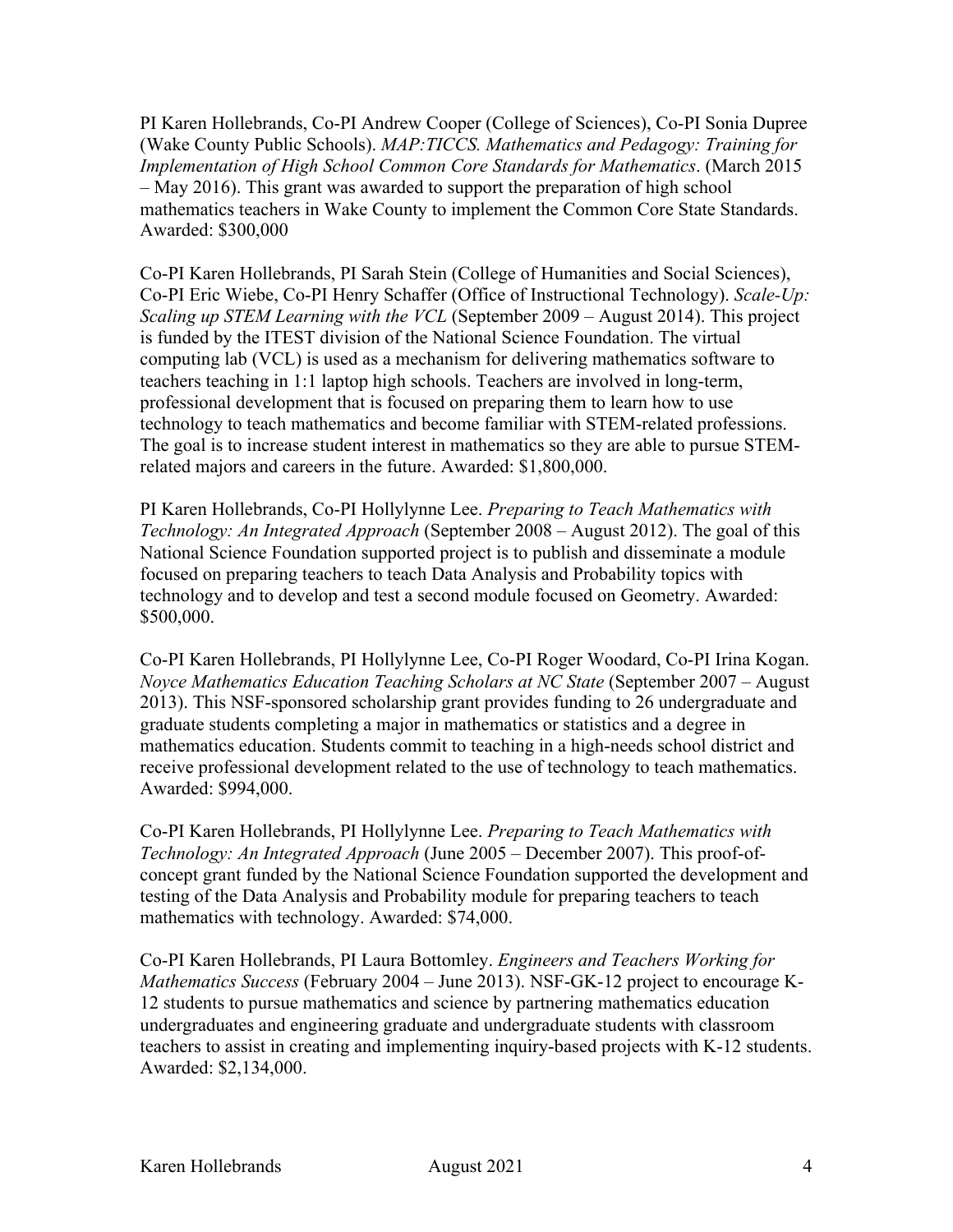Co-PI Karen Hollebrands, PI Laura Bottomley. *GE Foundation Recognizing Accelerated Mathematics Potential in Underrepresented People (RAMP-UP)* (February 2004 – June 2013) grant to increase the number of underrepresented students in nine Wake County schools in grades 3-9 taking Algebra in  $8<sup>th</sup>$  grade and Calculus in  $12<sup>th</sup>$  grade. Awarded: \$500,000.

Co-PI Karen Hollebrands, PI Jody Underwood, Co-PI Hollylynne Stohl, Co-PI Chris Hoadley, Co-PI Chris DiGiano. *Identifying Emergent Design Principles through Analysis of Learning Technology in Action.* (May 2002-May 2003). Grant sponsored by CILT (Center for Innovative Learning Technologies—an NSF funded Center) that identified design principles by examining mathematical java applets from the CILT design principles database (http://www.design-principles.org). Awarded: \$8,000.

## **INTERNALLY FUNDED GRANTS**

Completed:

*Integrating dynamic geometry software in college geometry*. Co-PI Karen Hollebrands. Grant submitted with Co-PI Irina Kogan from the Mathematics Department at NCSU awarded by the Faculty Center for Teaching and Learning Instructional Grants Program. (2007 – 2008). Awarded: \$3,000.

*Creating connected handheld computing environments.* PI: Karen Hollebrands, Co-PI: Stohl. Grant funded through College of Education Computer & Technology Committee, November 2002. Awarded: \$8,028

Investigating middle school students' understandings of geometric transformations. PI: Karen Hollebrands. Grant funded through the College of Education FR&PD program. Awarded \$4,000.

## **PEER-REVIEWED ARTICLES IN JOURNALS**

Ozen-Unal, D., Hollebrands, K., McCulloch, A., Scher, D., & Steketee, S. (accepted). Prospective high school mathematics teachers' uses of diagrams and geometric transformations while reasoning about geometric proof tasks. *International Journal of Technology in Mathematics Education, 29*.

Hollebrands, K., McCulloch, A., & Okumus, S. (2021). High school students' use of technology to reason about geometric representations of function. *Digital Experiences in Mathematics Education*, 1-29. 10.1007/s40751-021-00089-5

Williams, D., Cudd, M., Hollebrands, K., & Lee. H.S., (2020) Beginning high school teachers' organization of students for learning and methods for teaching mathematics. *PNA Journal of Research in Mathematics Teaching 15*(1), 51-68. 10.30827/pna.v15i1.10748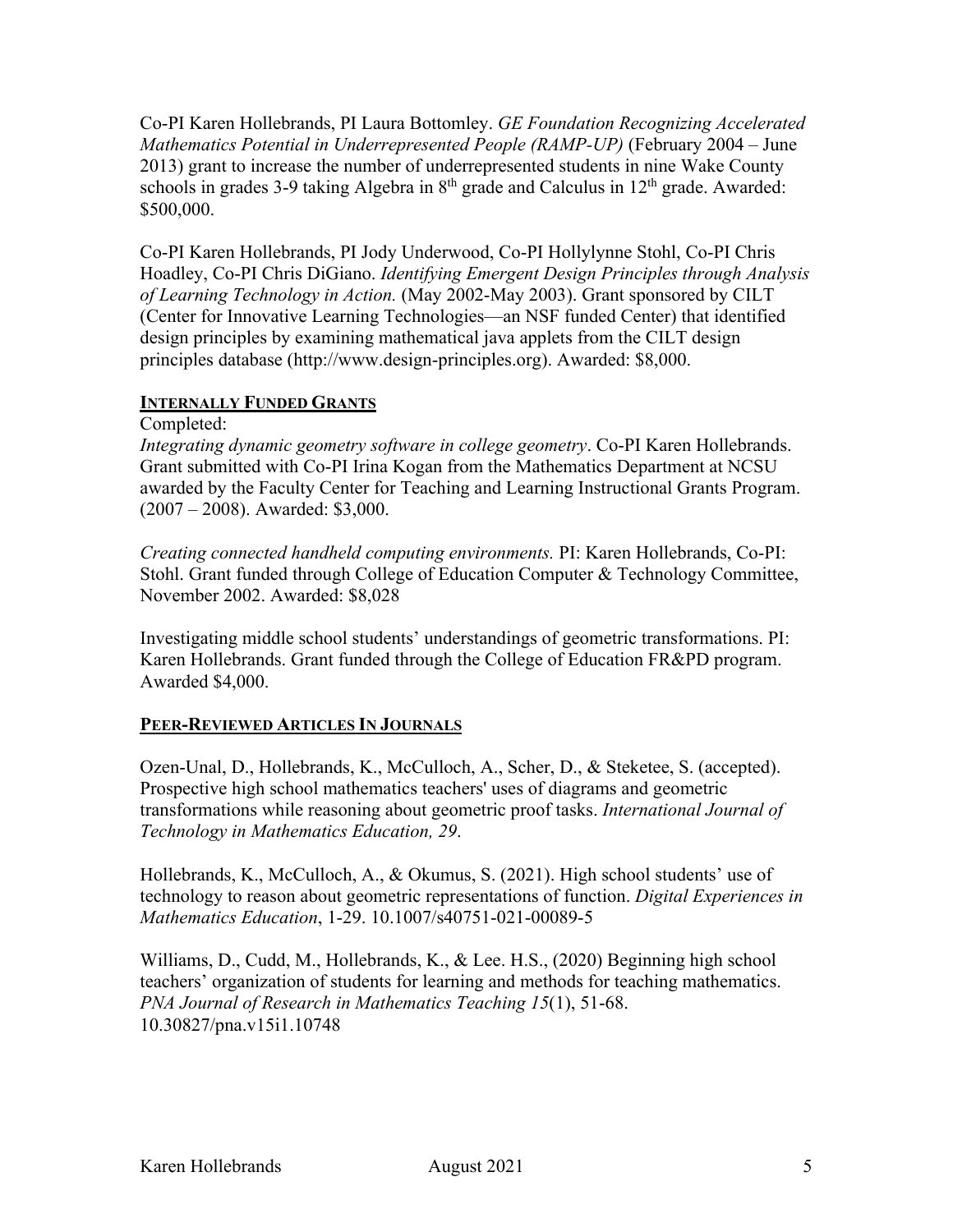Hollebrands, K., & Lee, H.S. (2020). Effective design of massive open online courses for mathematics teachers to support their professional learning, *ZDM* 52(5), 859-875. 10.1007/s11858-020-01142-0

Okumus, S., & Hollebrands, K. (2019). Middle school students' employments of gestures for forming 3D objects using an extrusion or spinning method. *Journal of Mathematical Behavior*. 10.1016/j.jmathb.2019.100737

Hollebrands, K., Mojica, G., & Outlaw, B. (2018). Teachers' analysis of student thinking in a Teaching Mathematics with Technology Massive Open Online Course for Educators. *Journal of Technology and Teacher Education*, *26*(4), 587-612.

McCulloch, A., Hollebrands, K., Lee, H., Harrison, T., & Mutlu, A. (2018). Factors that influence secondary mathematics teachers' uses of technology. *Computers and Education. 123*, 26-40. doi.org/10.1016/j.compedu.2018.04.008

Trocki, A. & Hollebrands, K. (2018). Examining relationships between task quality and student argumentation in a dynamic geometry environment. *Digital Experiences in Mathematics Education. 4*(2-3), 110-138*.*

Hollebrands, K. & Okumus, S. (2017). Secondary mathematics teachers' instrumental integration in technology-rich geometry classrooms*. Journal of Mathematical Behavior,* 49, *82-94. 10.1016/j.jmathb.2017.10.003*

Amarel, R., & Hollebrands, K. (2017). An analysis of context-based similarity tasks in geometry textbooks from Brazil and the United States. *International Journal of Mathematical Education in Science and Technology. 48*(8), 1166-1184.

Okumus, S. & Hollebrands, K. (2017). Prospective mathematics teachers' problem solving processes to optimization problems using Cabri 3D. *Digital Experiences in Mathematics Education 3*(3), 206-232*.*doi:10.1007/s40751-017-0033-0

Hollebrands, K., & Lee, H.S. (2016). Characterizing questions and their focus when preservice teachers implement dynamic geometry tasks. *Journal of Mathematical Behavior, 43*, 148-164.

Okumus, S., Patterson, L., Wiebe, E., & Hollebrands, K. (2016). Utility and usability as factors influencing teacher decisions about software integration*. Educational Technology Research & Development,* 1-23.

Hollebrands, K., (2015). Comments on elementary students' construction of geometric transformations reasoning in a dynamic animation environment. *Constructivist Foundations*, *10*(3), 350-351.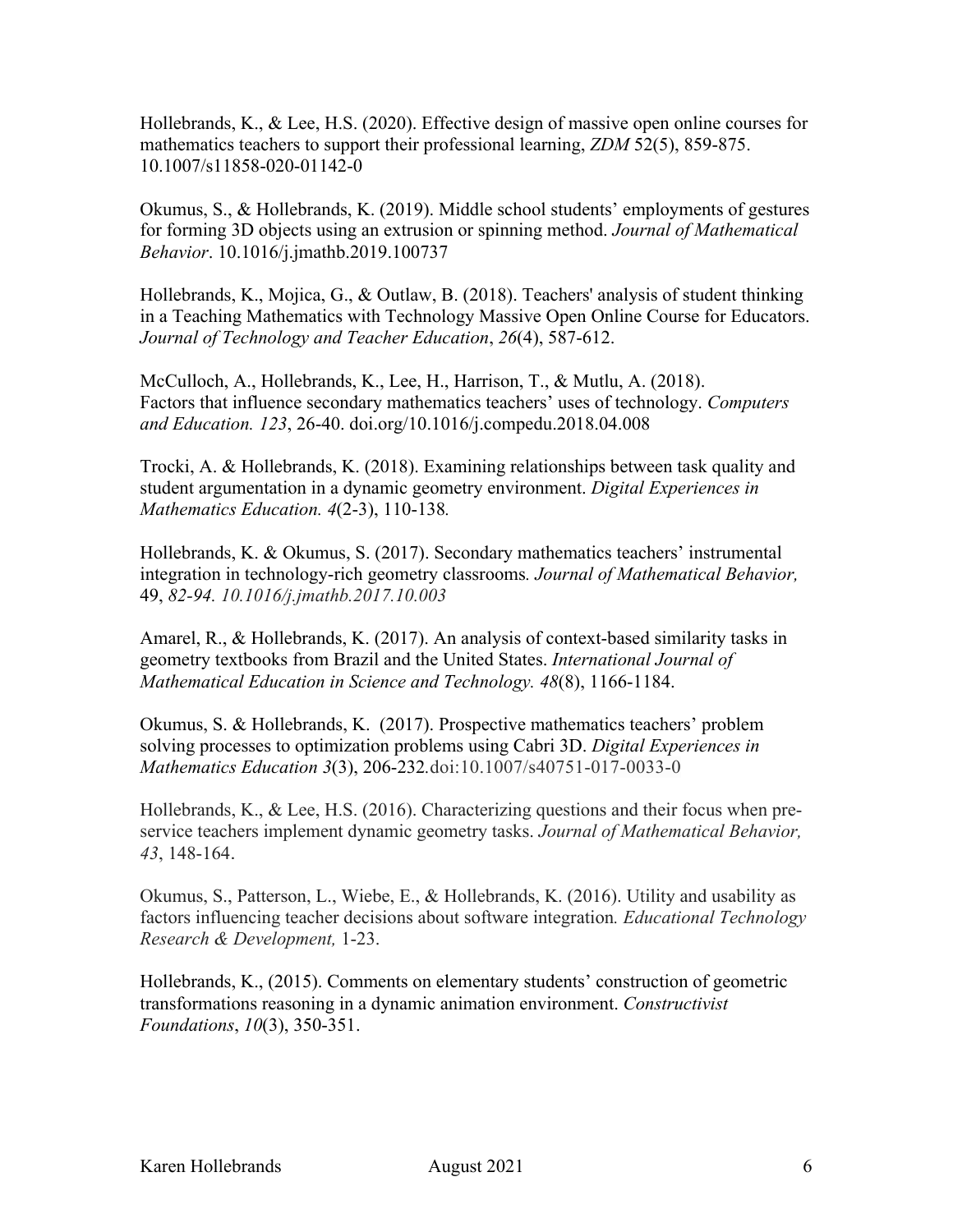Cayton, C., Hollebrands, K., Okumus, S. & Boehm, E. (2015). Types of questions posed during pivotal teaching moments in technology-intensive secondary geometry classrooms. *Journal of Mathematics Teacher Education*. 1-26.

Lee, J., Spires, H., Wiebe, E., Hollebrands, K., & Young, C. (2015). Portraits of one-toone learning environments in a new learning ecology. *International Journal of Learning, Teaching, and Educational Research*, *10*(3).

Lesh, R., Berry, R., Chval, K., Fish, M., Hollebrands, K., Konold, C., Stephan, M., Walker, E., & Wanko, J. (2014). The NCTM Research Presession: A brief history and reflection. *Journal for Research in Mathematics Education 45*(2), 157-172*.*

Dove, A. & Hollebrands, K. (2013) Teachers' scaffolding of students' learning of geometry while using a dynamic geometry program*. International Journal of Mathematical Education in Science and Technology, 45*(5), 668-681*.*

Tarr, J., Walker, E., Hollebrands, K., Chval, K., Berry, R., Rasmussen, C., Konold, C., & King, K. (2013). New assessments for new standards: The potential transformation of mathematics education and its research implications. *Journal for Research in Mathematics Education, 44*(2), 340-352

Lee, J., Hollebrands, K., Spires, H., Wiebe, E., & Young, C. (2012). Toward a new learning ecology in a secondary one-to-one learning environment: A portrait of theory into practice. *Contemporary Issues in Technology and Teacher Education, 12*(2)*.*

Heck, D. Tarr, J., Hollebrands, K., Walker, E., Berry, R., & Baltzely, P., Rasmussen, C., & King, K. (2012). Reporting research for practitioners: Proposed guidelines. *Journal for Research in Mathematics Education, 43*(2), 126-143.

Wilson, P.H., Lee, H., & Hollebrands, K. (2011). Understanding prospective mathematics teachers' processes for making sense of students' work with technology. *Journal for Research in Mathematics Education, 42*(1), 39-64*.*

Starling, T., & Hollebrands, K. (2010). Investigating star polygons. *Mathematics Teacher, 103*(7), 525-534.

Hollebrands, K., Conner, A., & Smith, R. (2010) College geometry students' uses of technology in the process of constructing arguments. *Journal for Research in Mathematics Education, 41(*4), 324-350.

Wilson, P.H., Lee, H., & Hollebrands, K. (2010). An alternative development of measures of center and spread using dynamic diagrams. *Centroid 36*(2), 6-11.

Lee, H., & Hollebrands, K. (2008). Preparing to teach mathematics with technology: An integrated approach to developing technological pedagogical content knowledge. *Contemporary Issues in Technology and Teacher Education, 8*(4).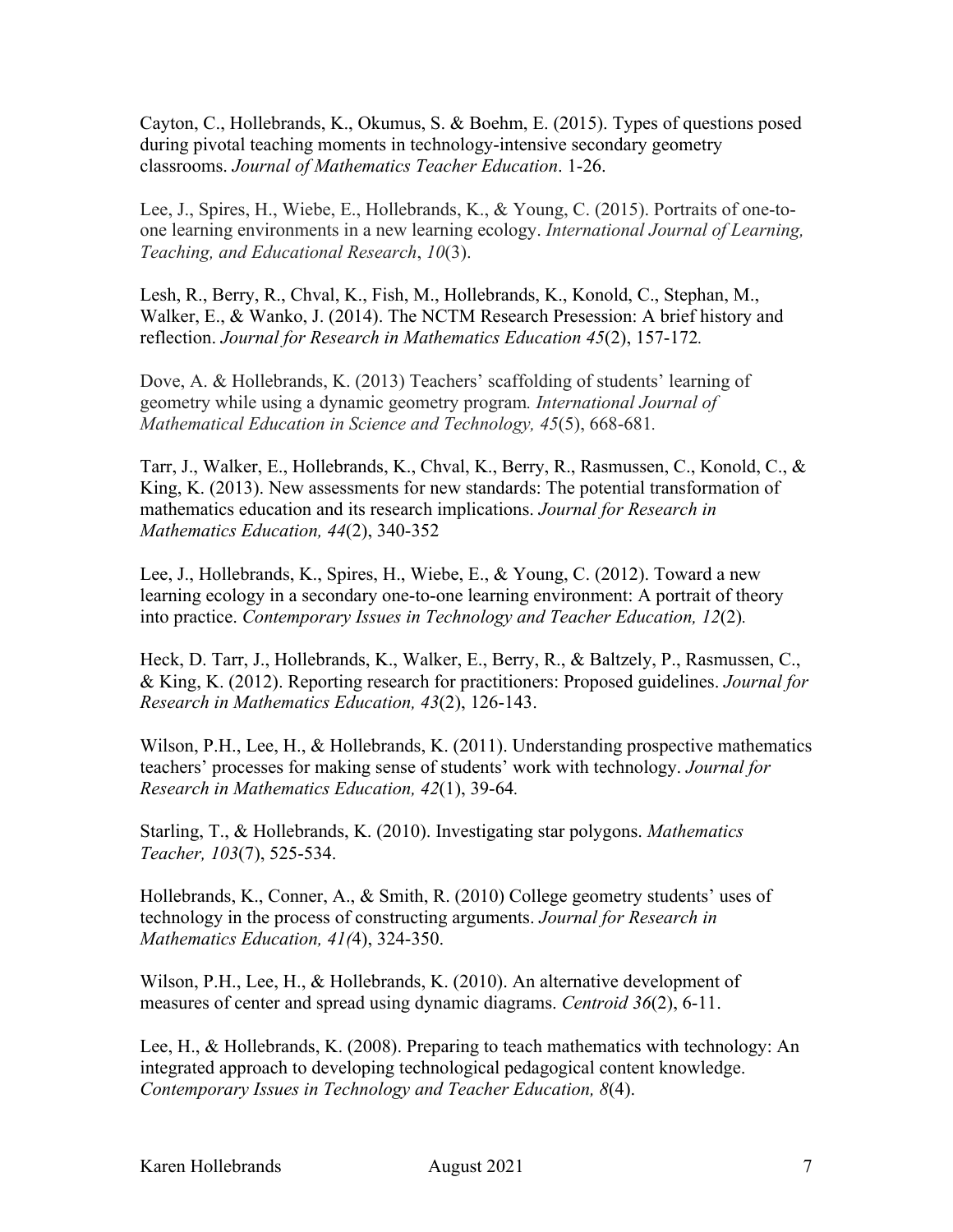Hollebrands, K. (2007). The role of a dynamic software program for geometry in the strategies high school mathematics students employ. *Journal for Research in Mathematics Education, 38*(2), 164-192.

Lee, H. S. & Hollebrands, K. (2006). Students' use of technological features while solving a mathematics problem. *Journal of Mathematical Behavior, 25*(3), 252-266.

Underwood, J., Hoadley, C., Stohl, H., Hollebrands, K., DiGiano, C., & Renninger, K. A (2005). IDEA: Identifying Design Principles in Educational Applets. *Educational Technology Research and Development, 53(2),* 99-112.

Hollebrands, K. (2004). High school students' intuitive understandings of geometric transformations. *Mathematics Teacher, 97*(3), 207-214.

Hollebrands, K. (2003). High school students' understandings of geometric transformations in the context of a technological environment. *Journal of Mathematical Behavior, 22* (1), 55-72.

Heid, M.K., Blume, G., Hollebrands, K.F., Piez, C. (2002). Implications from research on the use of CAS in the teaching and learning of mathematics. *Mathematics Teacher Focus Issue on the Use of CAS, 95*(8), 586-591*.*

Heid, M.K., Hollebrands, K., & Iseri, L. (2002). Reasoning, justification, and proof, with examples from technological environments. *Mathematics Teacher, 95*(3), 210-16.

Heid, M.K., Blume, G., Flanagan, K., Iseri, L. & Kerr, K. (1998). The role of CAS on non-routine problem solving with college mathematics students. *The International Journal for Computer Algebra Systems in Mathematics Education, 5* (9), 217-250.

#### **BLOG POSTS**

Scher, D., Steketee, S., McCulloch, A., & Hollebrands, K. (2020). *A geometric approach to functions.* American Mathematics Society (AMS) Blog. https://blogs.ams.org/matheducation/2020/06/15/a-geometric-approach-to-functions/

#### **NON-REFEREED ARTICLES IN JOURNALS**

Hollebrands, K., West, H., Faulkner, V., & Elrod, E. (2021). From dissertation to publication in the Mathematics Teacher Educator. *Mathematics Teacher Educator, 10*(1), 3-8.

Faulkner, V., Hollebrands, K., Elrod, E., & West, H. (2021). Equity, Identity, and Power: Disrupting Neutrality Myths. *Mathematics Teacher Educator*, *9*(3), 163-167.

Hollebrands, K., West, H., Elrod, E., & Faulkner, V. (2021). Considering connections across research questions, data, methods, and claims. Editorial, *Mathematics Teacher Educator 9*(2), 91-93.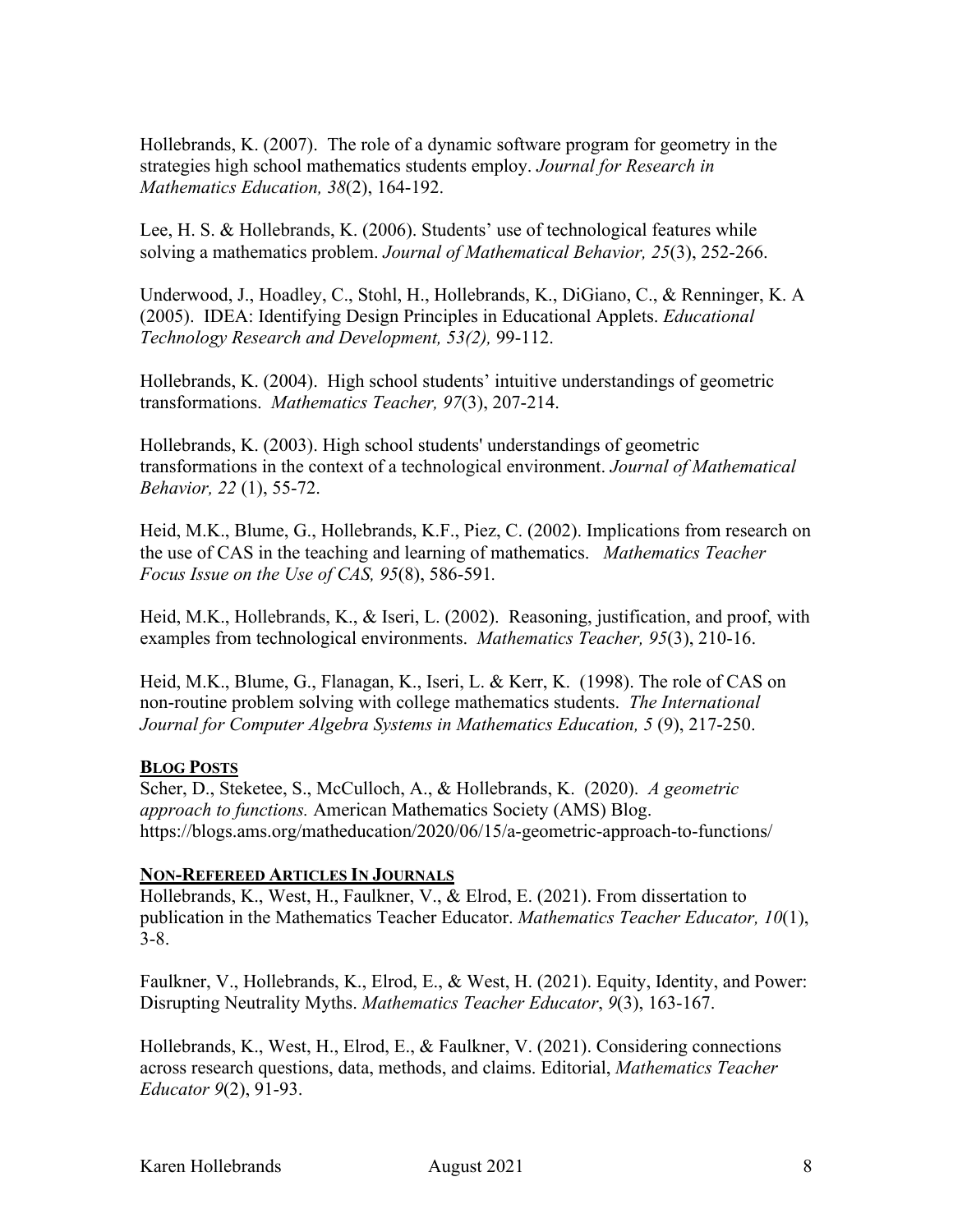Elrod, E., West, H., Hollebrands, K. Faulkner, V (2020). Interventions, tools, and equityoriented resources in the *Mathematics Teacher Educator* journal. Editorial, *Mathematics Teacher Educator 9*(1), 3-6.

West, H., Elrod, E., Hollebrands, K., Faulkner, V. (2020). Analyzing Eight Years of Mathematics Teacher Educator articles: Where we were, where we are, and where we are going. Editorial, *Mathematics Teacher Educator 8*(2), 83-87.

Hollebrands, K. (2019). Looking back and looking forward. Editorial, *Mathematics Teacher Educator 8*(1), 3-6.

Hollebrands, K. & Stohl, H. (2003). Tech Tips: Creating interactive spreadsheets for exploring functions. *Mathematics Teacher, 96*(6), 452-456.

Hollebrands, K. & Stohl, H. (2003). Tech Tips: The use of spreadsheets for creating a parameter exploration of a linear function. *Mathematics Teacher, 96*(7), 516-519*.*

Kerr, M. & Hollebrands, K. (2002). Technology Tip: Using a CAS for Comparing Two Algebraic Expressions. *Mathematics Teacher Focus Issue on the Use of CAS, 95*(8), 649- 651.

### **BOOKS**

Hollebrands, K., Anderson, R., & Oliver, K. (Eds.) (to be published 2021). Online Learning in Mathematics Education. In J. Cai & J. Middleton *Research in Mathematics Education Series*, Springer.

Niess, M., Driskell, S., & Hollebrands, K. (Eds.) (2016). *Handbook of Research on Transforming Mathematics Teacher Education in the Digital Age*. IGI Global.

Hollebrands, K. & Lee, H. (2012). *Preparing to Teach Mathematics with Technology: An Integrated Approach to Geometry* (170 pages). Dubuque, IA: Kendall-Hunt Publishers.

Dick, T., & Hollebrands, K. (Eds.) (2011). *Focus on High School Mathematics: Reasoning and Sense Making with Technology*. Reston, VA: National Council of Teachers of Mathematics.

Lee, H., Hollebrands, K., & Wilson, P.H. (2010). *Preparing to Teach Mathematics with Technology: An Integrated Approach to Data Analysis and Probability* (160 pages). Dubuque, IA: Kendall-Hunt Publishers.

## **PEER-REFEREED CHAPTERS IN BOOKS**

Hollebrands, K., McCulloch, A. & Lee, H.S. (2016). The design and implementation of a curriculum for preparing teachers to teach secondary mathematics using technology. In Niess, M., Driskell, S., & Hollebrands, K. (Eds). *Handbook of Research on Tranforming Mathematics Teacher Education in the Digital Age*. IGI Global.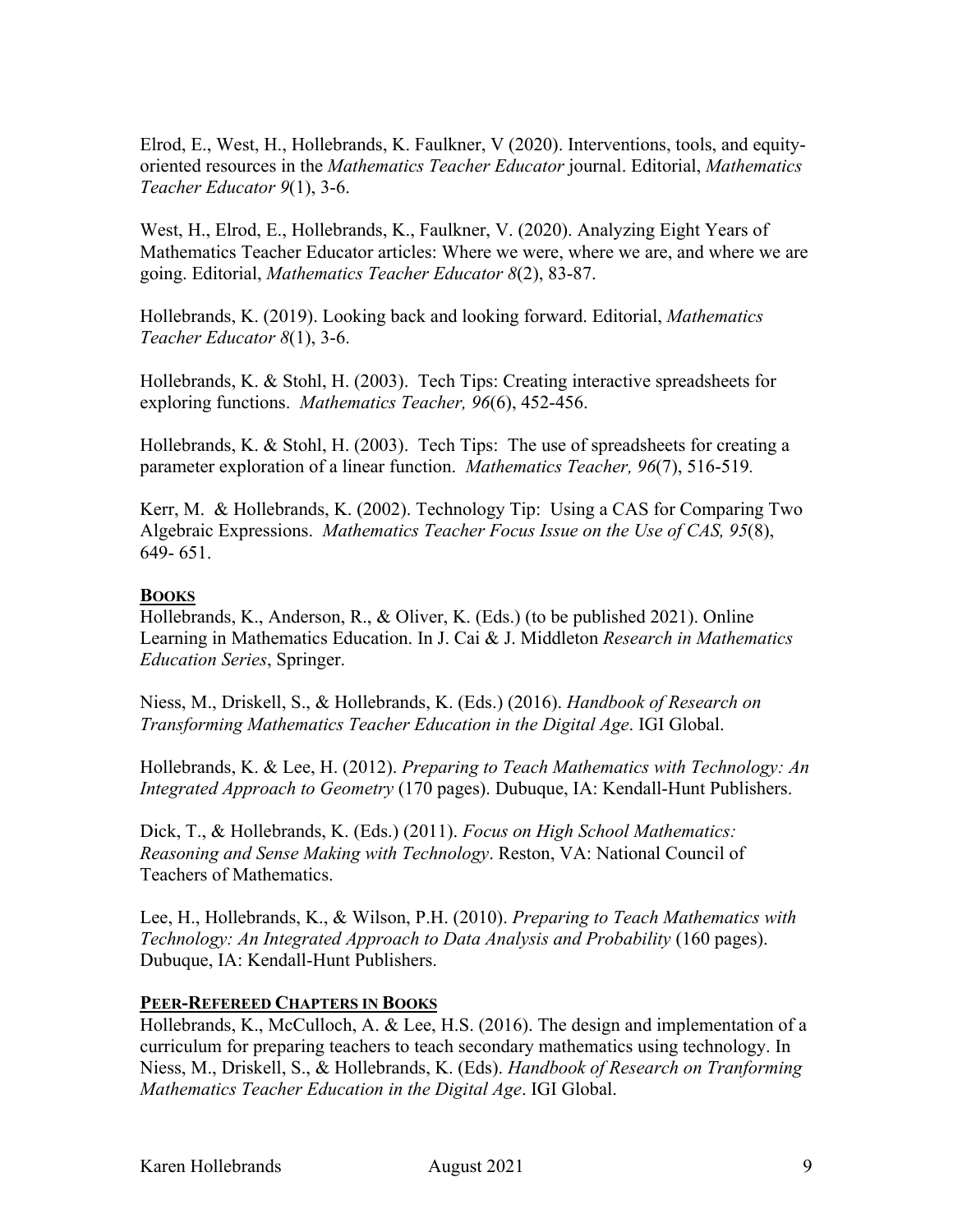Hollebrands, K. F. (2015). Using a dynamic software program for geometry: A look at strategies students employ. In. E. Silver and P. Kenney (Eds.). *More Lessons Learned from Research, Volume 1,* (pp. 203-212). Reston, VA: National Council of Teachers of Mathematics. [Invited chapter]

Hollebrands, K. & Dove, A. (2011). Using Technology to Engage in Reasoning and Sense-Making Activities in Geometry. In Dick, T., & Hollebrands, K. (Eds.). *Focus on Reasoning and Sense Making; Technology*. (pp. 33-52). Reston, VA: National Council of Teachers of Mathematics. [Invited chapter]

Cohen, J., & Hollebrands, K. (2011). Teaching with Technology Tools. In Dick, T., & Hollebrands, K. (Eds.). *Focus on Reasoning and Sense Making; Technology*. (pp. 105- 122). Reston, VA: National Council of Teachers of Mathematics. [Invited chapter]

Lee, H. & Hollebrands, K. (2011). Characterizing and developing teachers' knowledge for teaching statistics with technology. In C. Batanero, G. Burrill, C. Reading & A. Rossman (Eds.), *Teaching Statistics in School Mathematics - Challenges for Teaching and Teacher Education: A joint ICMI/IASE Study*. (pp. 359-370). New York: Springer. [Invited chapter]

Lee, H., Ives, S., Starling, T., & Hollebrands, K. (2010). Knowledge for teaching statistics with technology: Examining mathematics teacher educators' planning. In J. Lott & J. Luebeck (Eds.) *Association of Mathematics Teacher Educators Monograph VII: Mathematics Teaching: Putting Research into Practice at all Levels*. (pp. 7-24). Association of Mathematics Teacher Educators.

Hollebrands, K. & Smith, R. (2009). The impact of dynamic geometry software on secondary students' learning of geometry: Implications from research. In T. Craine & R. Rubenstein (Eds.). *NCTM 2009 Yearbook: Understanding Geometry for a Changing World*. (pp. 221-232). Reston, VA: National Council of Teachers of Mathematics.

Hollebrands, K., Laborde, C., & Straesser, R. (2008). The learning of geometry with technology at the secondary level. In M.K. Heid & G. Blume (Eds.) *Handbook of Research on Technology in the Learning and Teaching of Mathematics: Syntheses and Perspectives.* (pp. 155-206). Greenwich, CT: Information Age. [Invited chapter]

Zbiek, R., & Hollebrands, K. (2008). A research-informed view of the process of incorporating mathematics technology into classroom practice by inservice and prospective teachers. In M. K. Heid & G. Blume (Eds.) *Handbook of Research on Technology in the Learning and Teaching of Mathematics: Syntheses and Perspectives* . (pp. 287-344). Greenwich, CT: Information Age. [Invited chapter]

Laborde, C., Kynigos, C., Hollebrands, K., & Straesser, R. (2006). Teaching and learning geometry with technology. In A. Guitierrez & P. Boero (Eds.) *Research Handbook of the*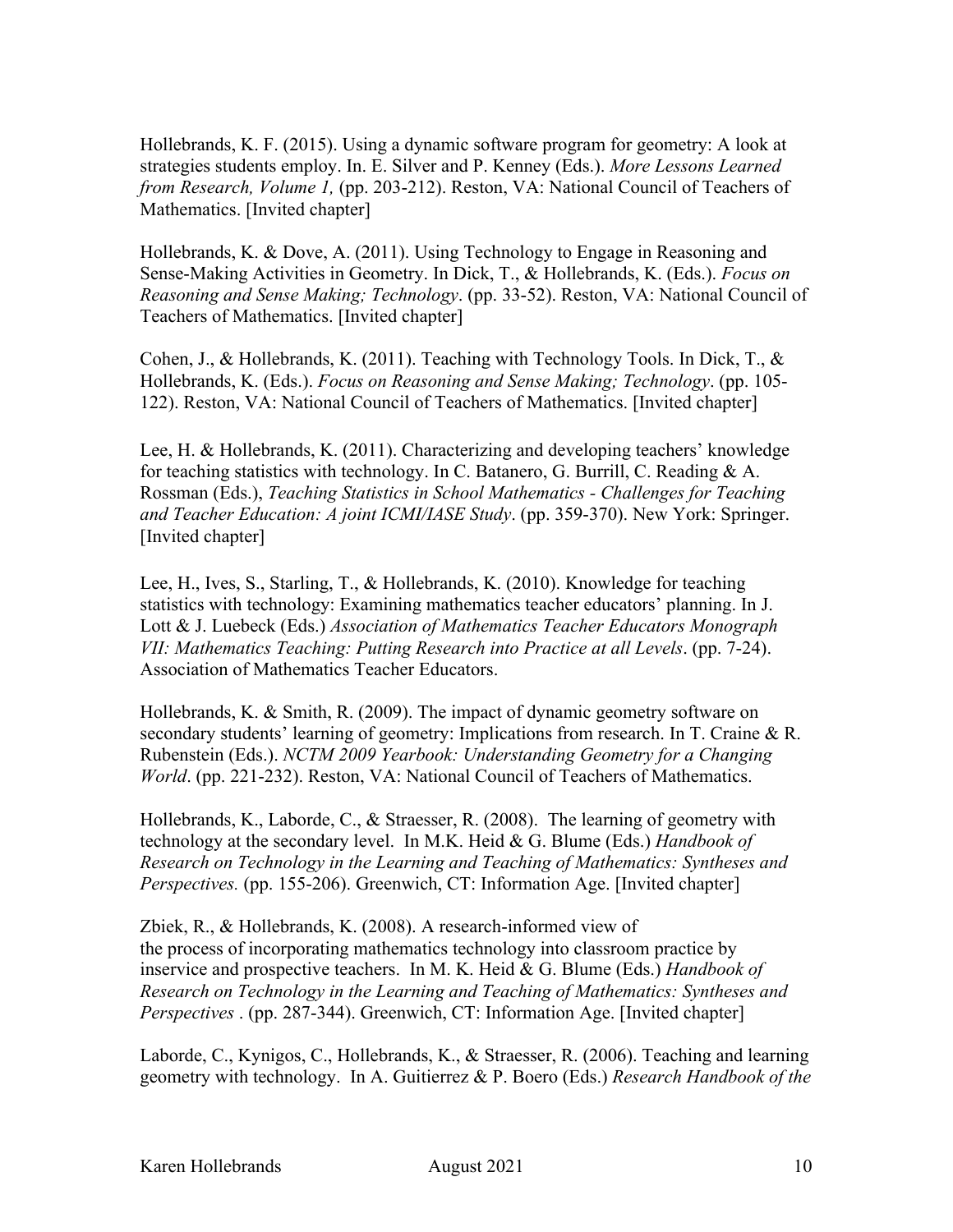*International Group of the Psychology of Mathematics Education* (pp. 275-304). Rotterdam, The Netherlands: Sense Publishers

Hollebrands, K. & Zbiek, R. (2004). Teaching mathematics with technology: An evidence-based road map for the journey. In R. Rubenstein & G. Bright (Eds.), *Sixty-sixth Yearbook*: *Perspectives on the Teaching of Mathematics* (pp.259-270)*.* Reston, VA: National Council of Teachers of Mathematics.

Flanagan (Hollebrands), K. & Kerr, K. (1998). Making connections: The isosceles triangle and the TI-92. In M.K. Heid & G. Blume (Eds.), *The Pennsylvania Council of Teachers 1997 Annual Yearbook*, (pp. 67-74). University Park, PA: Pennsylvania State University.

## **BOOK REVIEWS**

Hollebrands, K & Okumus, S. (2017). Tools and Mathematics. Book Review. *Journal for Research in Mathematics Education*. [Invited]

Hollebrands, K. (2001). Math Stuff. Book Review. *Mathematics Teacher, 94* (9*),* 794.

### **REFEREED CONFERENCE PROCEEDINGS**

Ozen Unal, D., & Hollebrands, K. (under review). Prospective teachers' interactions with dynamic diagrams while solving proof tasks. *Proceedings for the Forty-Third Annual Meeting of the North America Chapter of the International Group for the Psychology of Mathematics Education*.

Krupa, E., Hoyes, M., & Hollebrands, K., (under review). Interactions in blended mathematical learning environments. *Proceedings for the Forty-Third Annual Meeting of the North America Chapter of the International Group for the Psychology of Mathematics Education*.

Barker, H., Mojica, G., Hollebrands, K., & Smiling, J. (2021). *Participants patterns of interaction within and across social networks in a massive open online course for educators*. The 14<sup>th</sup> International Congress on Mathematics Education, Beijing, China. [rescheduled]

Hollebrands, K. & Lee, H. (2021). *Effective design of massive online courses to support mathematics teachers' professional learning*. The 14<sup>th</sup> International Congress on Mathematics Education, Beijing, China. [rescheduled]

Yow, J. & Hollebrands, K. (2020). Publishing MTEP work in the Mathematics Teacher Educator journal. In MTEP Online Conference Proceedings.

Hollebrands, K. & Ozen Unal, D. (2020). Prospective high school mathematics teachers; uses of diagrams and geometric transformations while reasoning about geometric proof tasks. *Proceedings for the Forty-Second Annual Meeting of the North America Chapter of the International Group for the Psychology of Mathematics Education*. [postponed]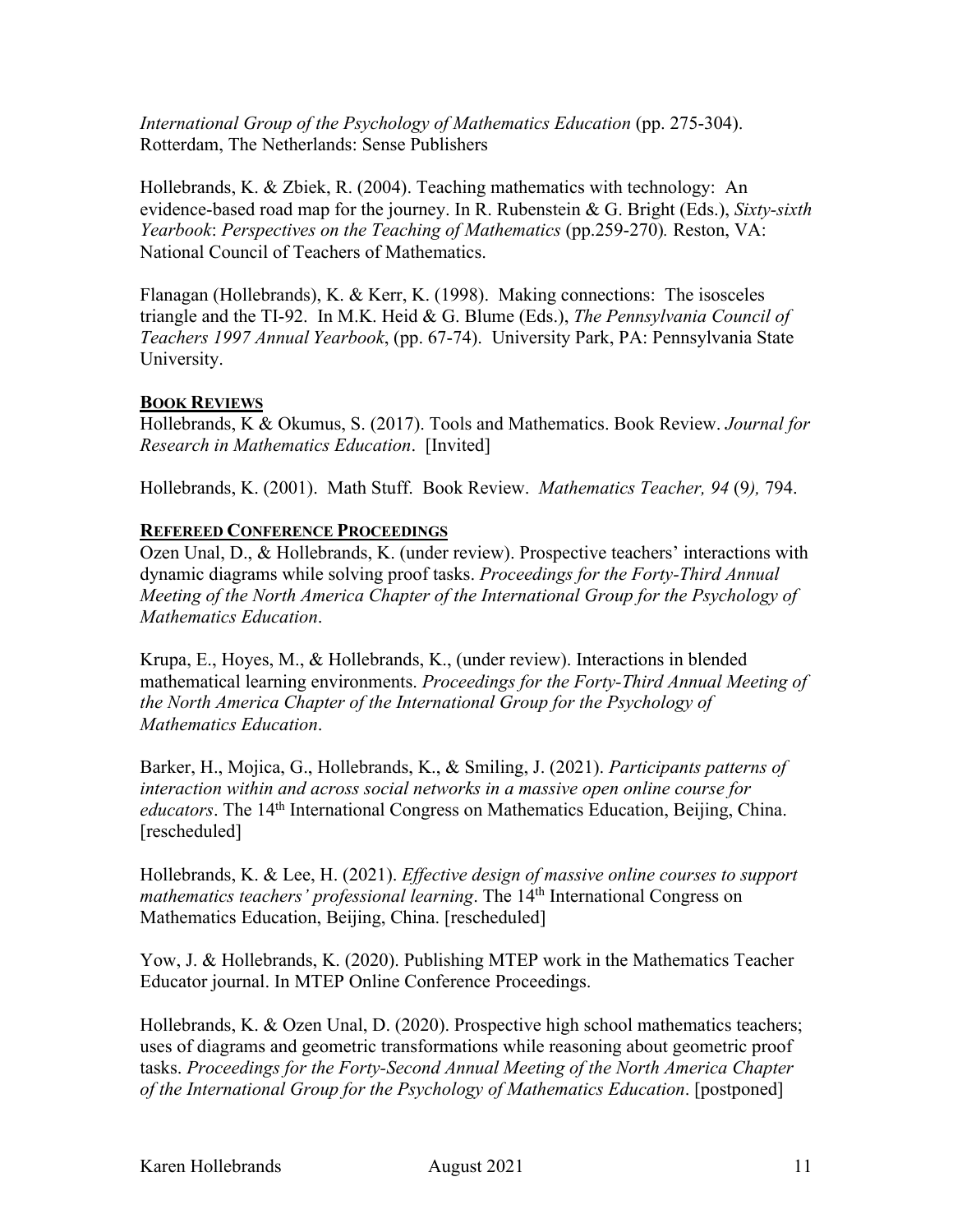Cudd, M., Williams, D., & Hollebrands, K. (2018). Beginning mathematics teachers' uses of instructional strategies and organization of students for learning. *Proceedings for the Fortieth Annual Meeting of the North America Chapter of the International Group for the Psychology of Mathematics Education*.

Hollebrands, K., Mojica, G., & Outlaw, B. (2018). Teachers' analysis of students' thinking in a Teaching Mathematics with Technology Massive Open Online Course. *Proceedings for the Fortieth Annual Meeting of the North America Chapter of the International Group for the Psychology of Mathematics Education*.

Hollebrands, K. (2017). A framework to guide the development of a teaching mathematics with technology massive open online course for educators. *Proceedings for the Thirty-Ninth Annual Meeting of the North America Chapter of the International Group for the Psychology of Mathematics Education*.

Okumus, S. & Hollebrands, K. (2017). Middle school students' reasoning about threedimensional objects using extrusion and spinning. *Proceedings of the Conference of the European Society for Research in Mathematics Education*.

Okumus, S. & Hollebrands, K. (2016) High school students' forming 3D objects using technological and non-technological tools. In (Eds.) *Proceedings for the Thirty-Eighth Annual Meeting of the North America Chapter of the International Group for the Psychology of Mathematics Education*.

Amarel, R. & Hollebrands, K. (2016). Contextual-based similarity tasks in textbooks from Brazil and the United States. In (Eds). *Proceedings for the Fortieth Annual Meeting of the International Group for the Psychology of Mathematics Education*. *Hungary.* 

Hollebrands, K., McCulloch, A., & Chandler, K. (2015). Students' reasoning about technology-based geometric functions. In T. Bartell & K. Bieda (Eds.) *Proceedings for the Thirty-Seventh Annual Meeting of the North America Chapter of the International Group for the Psychology of Mathematics Education*.

Hollebrands, K. & Okumus, S. (2014). High school students' reasoning about properties of solids using DGS. In P. Liljedahl, C. Nicol, S. Osterle, D. Allan (Eds.) *Proceedings for the Thirty-Sixth Annual Meeting of the North America Chapter of the International Group for the Psychology of Mathematics Education*.

Okumus, S. & Hollebrands, K. (2013). Teachers' solutions to a 3D minimization task with Cabri 3D. In P. Liljedahl, C. Nicol, S. Osterle, D. Allan (Eds.) *Proceedings for the Thirty-Sixth Annual Meeting of the North America Chapter of the International Group for the Psychology of Mathematics Education*.

Hollebrands, K., Cayton, C., & Boehm, E. (2013). Types of questions posed during pivotal teaching moments in a technology-intensive secondary geometry classroom.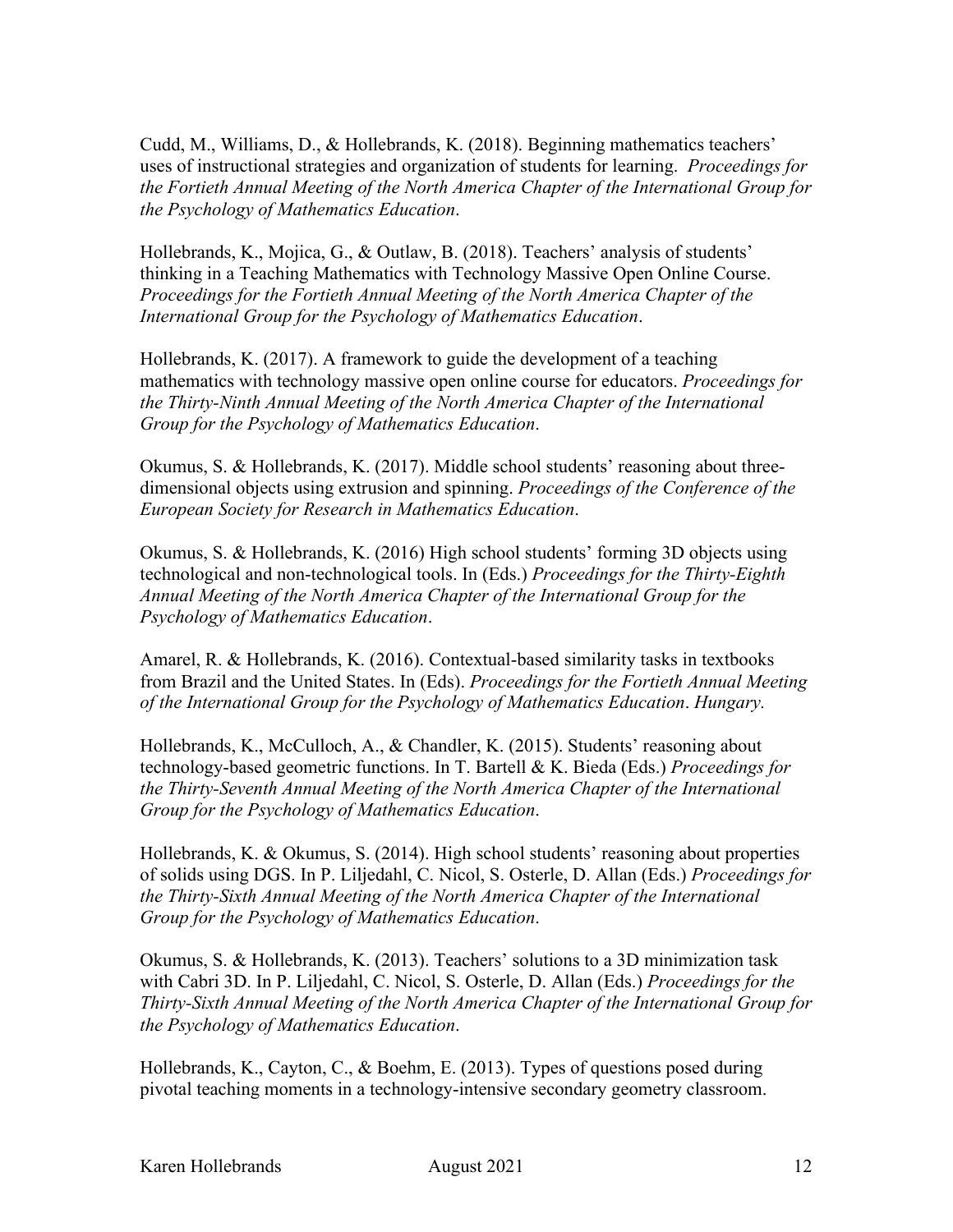*Proceedings for the Thirty-Fourth Annual Meeting of the North America Chapter of the International Group for the Psychology of Mathematics Education*.

Hollebrands, K., Cayton, C., & Boehm, E. (2013). Pivotal teaching moments in a technology-intensive secondary geometry classroom. *Proceedings for the Thirty-Seventh Annual Conference of the International Group for the Psychology of Mathematics Education.*

Hollebrands, K., Lee, H., Starling, T., Gonzalez, M. & Pulis, T. (2012). Prospective secondary mathematics teachers' design and implementation of dynamic geometry tasks. *Proceedings for the Thirty-Third Annual Meeting of the North American Chapter of the International Group for the Psychology of Mathematics Education.*

Hollebrands, K., Cayton, C., & Patterson, L. (2011). Characterizing discourse in two technology-intensive high school geometry classrooms. In L Wiest & T. Lamburg (Eds.) *Proceedings for the Thirty-Third Annual Meeting of the North American Chapter of the International Group for the Psychology of Mathematics Education.*

Albers, L., Linday, K., Tucker, J., Hemric, J., Bottomley, L., Hollebrands, K., Parry, E. (2010). The impact of active learning during out-of-school time (OST) energy clubs on elementary school students. *Proceedings of the American Society for Engineering Education.*

Hollebrands, K. & Smith, R. (2010). Attitudes towards and support provided for mathematics learning reported by parents of students involved in a GK-12 program. *Proceedings of the American Society for Engineering Education.*

Smith, R. Hollebrands, Bottomley, Parry, Albers and Smith (2009). The ways in which K-8 students' participation in a GK-12 program affects achievement in and beliefs about mathematics. *Proceedings of the American Society for Engineering Education.*

Smith, R., Hollebrands, K., Iwancio, K. & Kogan, I. (2007) College geometry students' uses of technology in the process of constructing arguments. In T. Lamberg (Ed.) *Proceedings of the Twenty-Ninth Annual Meeting of the North American Chapter of the International Group for the Psychology of Mathematics Education.*

Hollebrands, K., Wilson, H., & Lee, H.S. (2007) Prospective teachers' use of a videocase to examine students' work. In T. Lamberg (Ed.) *Proceedings of the Twenty-Ninth Annual Meeting of the North American Chapter of the International Group for the Psychology of Mathematics Education.*

Bottomley, L., Parry, L., Hollebrands, K. (2007). Community and family math nights as a vehicle for mathematics success. *Proceedings of the Association of the Society of Engineering Education.*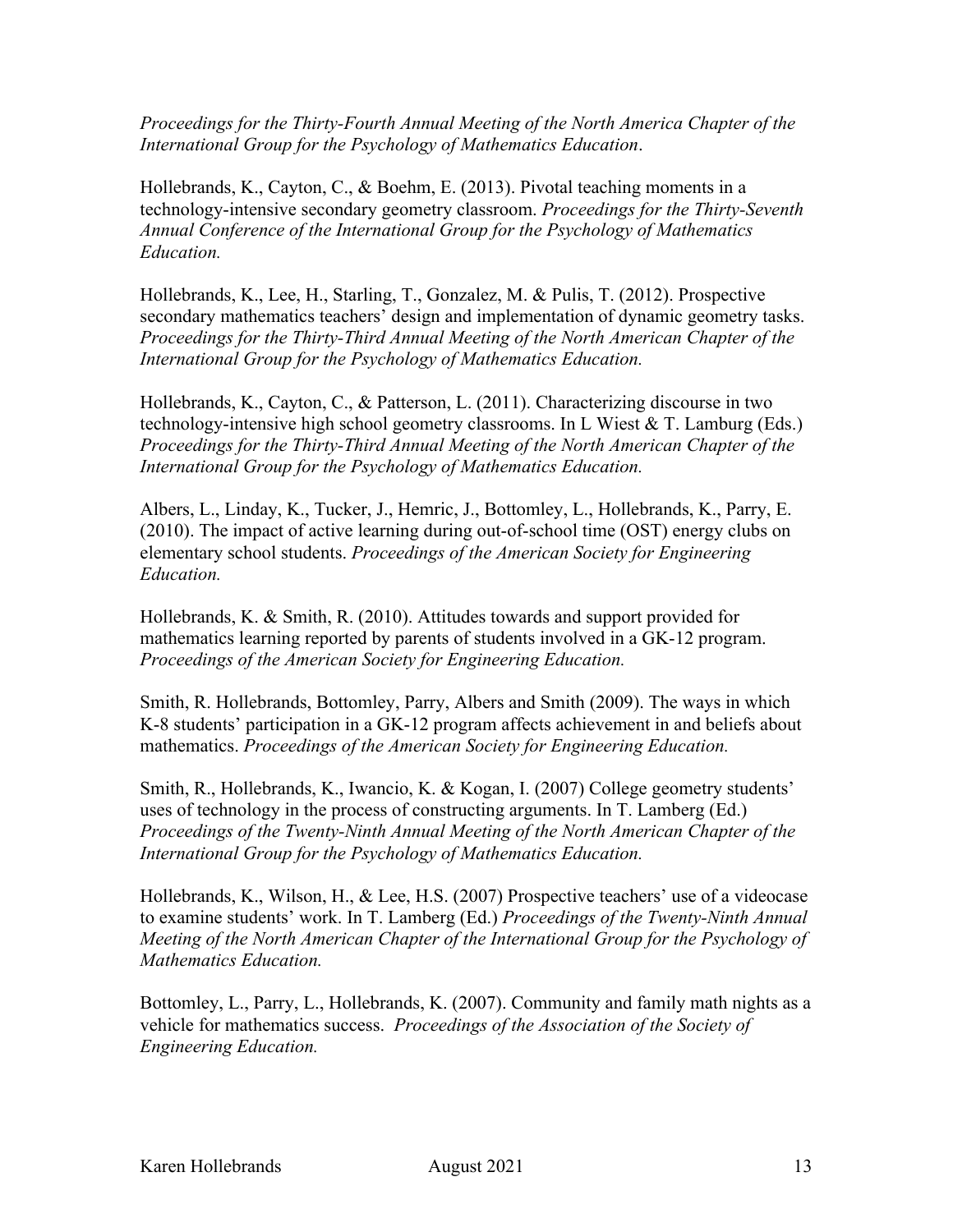Smith, R. & Hollebrands, K., Iwancio, K., & Kogan, I. (2007). The affects of a dynamic program for geometry on college students' understandings of properties of quadrilaterals in the Poincare Disk model. In A. Rogerson, (Ed.) *Proceedings of the Ninth International Conference on Mathematics Education in a Global Community*.

Lee, H.S., Hollebrands, K., & Wilson, H. (2007) The use of research-based methods and materials for preparing to teach mathematics with technology. In A. Rogerson, (Ed.) *Proceedings of the Ninth International Conference on Mathematics Education in a Global Community*.

Bottomley, L., Hollebrands, K., & Parry, L. (2006). How does high school mathematics prepare engineers? *Proceedings of the Association of the Society of Engineering Education.*

Hollebrands, K. & Heid, M.K. (2005). Patterns of secondary mathematics students' representational acts and task engagement in a small-group technology-intensive context. In M. Wilson & G. Lloyd (Eds.) *Proceedings of the Twenty-Seventh Annual Meeting of the North American Chapter of the International Group for the Psychology of Mathematics Education.* 

Mitchell, T., Bottomley, L., Hollebrands, K., Daniel, A., & Leager, K. (2005). A comprehensive model for ensuring K-12 students are mathematically prepared and keenly acclimated to enter engineering disciplines. *The Fourth American Society for Engineering Education/ Australasian Association for Engineering Education Global Colloquium on Engineering Education*, Sydney, Australia.

Bottomley, L., Hollebrands, K., & Parry, L. (2005). Creating Effective Teacher Partnerships: Characteristics of Teachers who Choose to Participate in a K-16 Partnership. *Proceedings of the American Society for Engineering Education.*

Hollebrands, K. & Stohl, H. (2004). The interplay between technology design and students' control of problem solving. In D. McDougall & J. Ross (Eds.), *Proceedings of the Twenty-Sixth Annual Meeting of the North American Chapter of the International Group for the Psychology of Mathematics Education* (pp.1481-1488). Columbus, OH: ERIC Clearinghouse for Science, Mathematics, and Environmental Science.

Hollebrands, K. (2003). Eighth grade students' understandings of geometric transformations in the context of a dynamic software environment. In N. Pateman, B. Dougherty & J. Zilliox (Eds.), *Proceedings of the Twenty-Seventh Annual Meeting of the International Group for the Psychology of Mathematics Education* (p. 230). Honolulu: Center for Research and Development Group, University of Hawaii.

Hollebrands, K. (2002). The role of a dynamic software program for geometry in high school students developing understandings of geometric transformations. In D. Mewborn (Ed.), *Proceedings of the Twenty-Fourth Annual Meeting of the North American Chapter of the International Group for the Psychology of Mathematics Education* (pp. 695-706).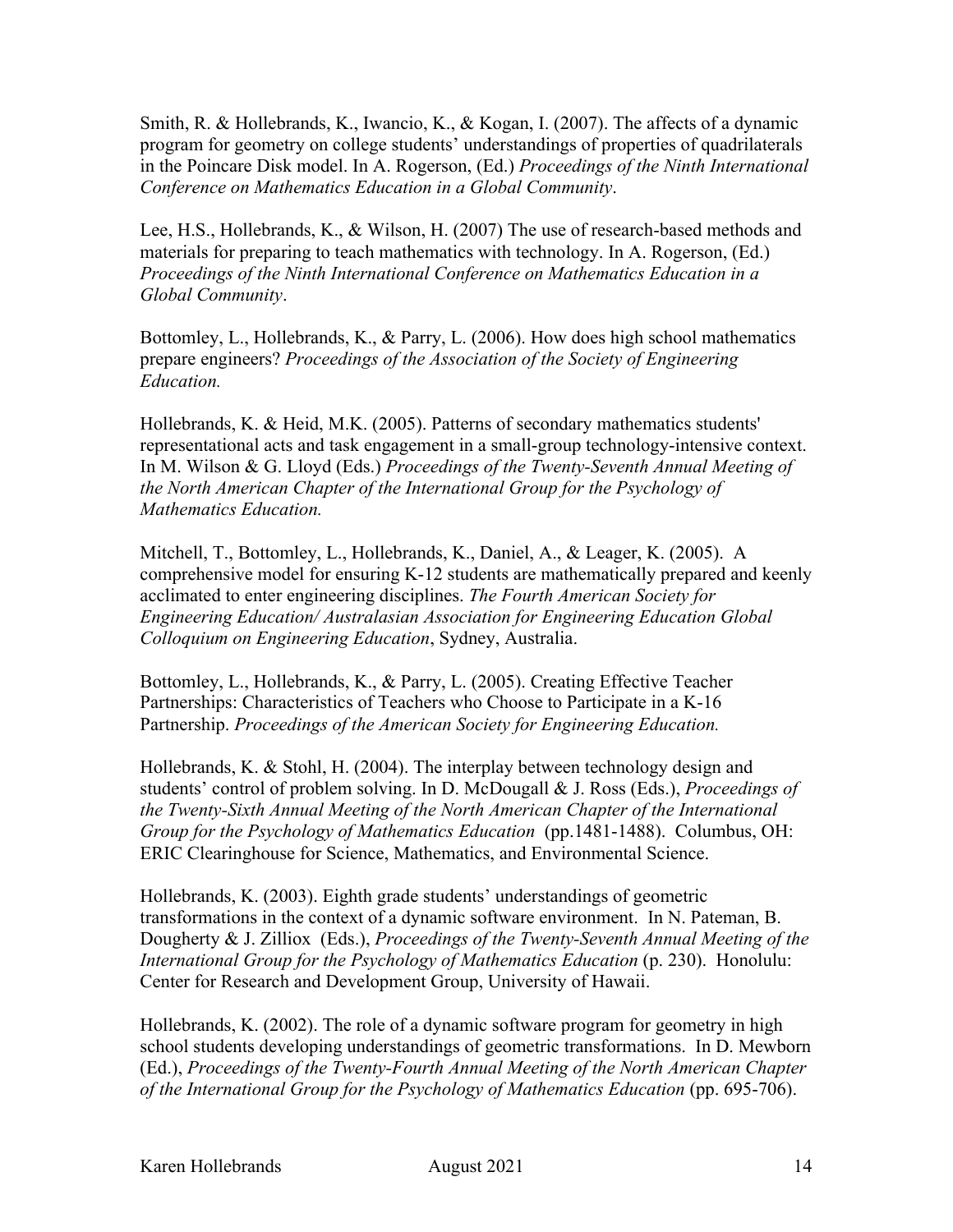Columbus, OH: ERIC Clearinghouse for Science, Mathematics, and Environmental Science.

Heid, M.K., Blume, G., Flanagan (Hollebrands), K., Iseri, L., Deckert, W., & Piez, C. (2000). College students' interpretation and use of dynamic computer-based representations of function. In G. Goodell (Ed.) *Proceedings of the Twelfth Annual International Conference on Technology in Collegiate Mathematics* (pp. 112-116). Reading, MA: Addison Wesley Longman.

Flanagan (Hollebrands), K. & Piez, C. (1999). Justification within a dynamic geometry environment. In G. Goodell (Ed.), *Proceedings of the Eleventh Annual International Conference on Technology in Collegiate Mathematics* (pp. 122-126). Reading, MA: Addison Wesley Longman.

Heid, M.K., Blume, G., Flanagan (Hollebrands), K., Iseri, L., Piez, C., & Deckert, W. (1999). Research on mathematics learning in CAS environments. In G. Goodell (Ed.), *Proceedings of the Tenth Annual International Conference on Technology in Collegiate Mathematics* (pp. 156-160). Reading, MA: Addison Wesley Longman.

Heid, M.K., Blume, G., Flanagan (Hollebrands), K., Iseri, L., Kerr, K., Deckert, W., & Piez, C. (1998). The roles of CAS technology in non-routine problem solving. In L. Lum (Ed.) *Proceedings of the Tenth Annual International Conference on Technology in Collegiate Mathematics*, (pp. 106-111). Reading, MA: Addison Wesley Longman.

Heid, M.K., Blume, G., Flanagan (Hollebrands), K., Kerr, K., Marshall, J & Iseri, L. (1997). Conjecturing and representational style in CAS-assisted mathematical problem solving. In J. Dossey, J. Swafford, M. Parmantie, A. Dossey (Eds.), *Proceedings of the Nineteenth Annual Meeting of the North American Chapter of the International Group for the Psychology of Mathematics Education* (pp. 585-592). Columbus, OH: ERIC Clearinghouse for Science, Mathematics, and Environmental Education.

Heid, M.K., Blume, G., Iseri, L., Flanagan (Hollebrands), K., Kerr, K. & Marshall, J. (1997). Roles of symbolic representation in CAS-assisted mathematical problem solving. In J. Dossey, J. Swafford, M. Parmantie, A. Dossey (Eds.), *Proceedings of the Nineteenth Annual Meeting of the North American Chapter of the International Group for the Psychology of Mathematics Education.* (pp. 593-599). Columbus, OH: ERIC Clearinghouse for Science, Mathematics, and Environmental Education.

#### **ONLINE CURRICULA MATERIALS**

Hollebrands, K., Lee, H., & Mojica, G. (2016)*. Teaching Mathematics with Technology MOOC-Ed*. Available: fi.ncsu.edu/theplace

McCulloch, A., Lee, H., & Hollebrands, K. (2015). *Preparing to Teach Mathematics with Technology: An Integrated Approach to Algebra.* Available: goncsu.edu/ptmtportal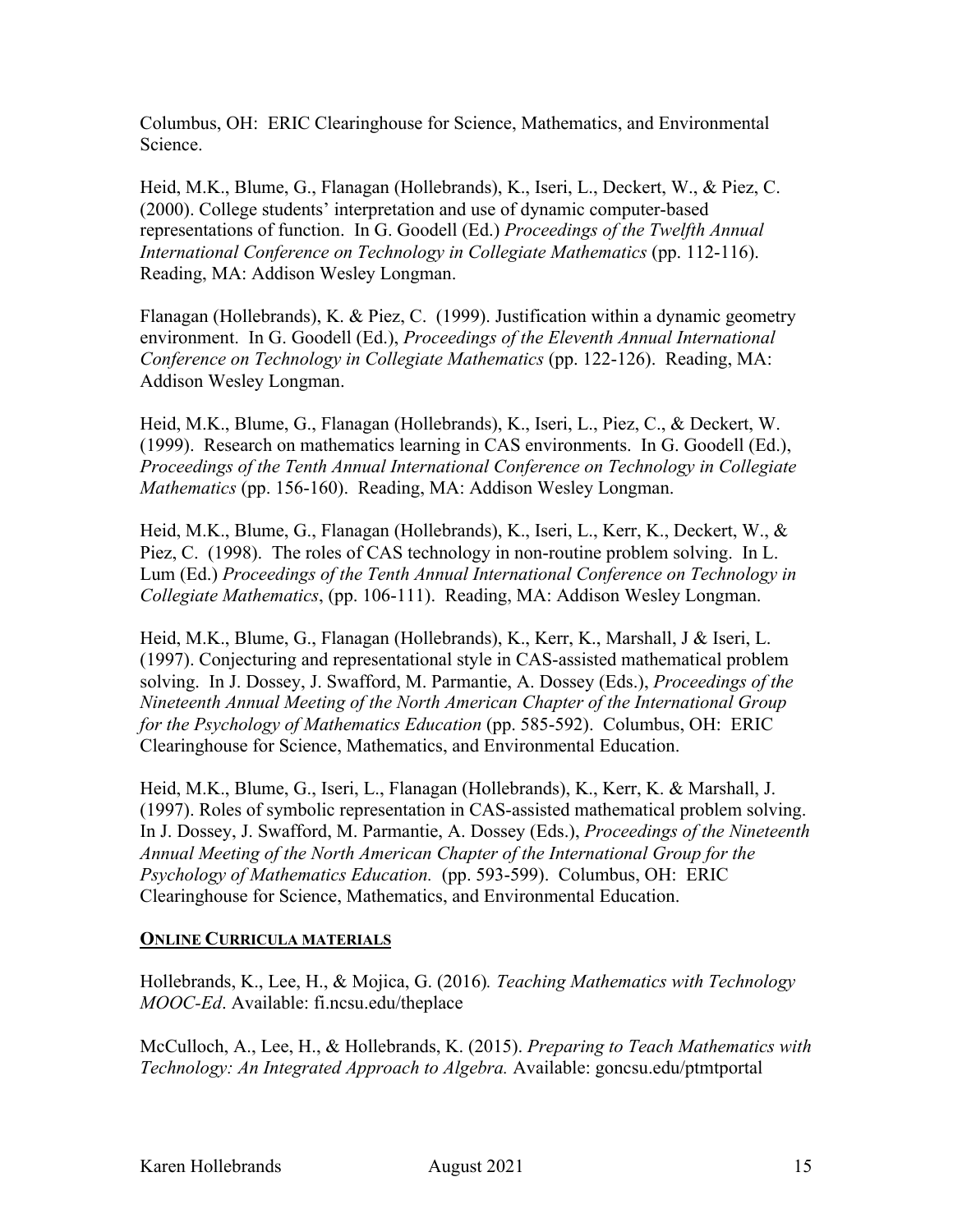# **SERVICE TO PROFESSIONAL ORGANIZATION**

| $2017$ – present | Editor, Mathematics Teacher Education journal. Co-published by<br>NCTM and AMTE. 2017 - 2022.                                                                                                                       |
|------------------|---------------------------------------------------------------------------------------------------------------------------------------------------------------------------------------------------------------------|
| $2017$ – present | Reviewer, Digital Experiences for Mathematics Education journal                                                                                                                                                     |
| $2016 - 2017$    | Co-Vice President of Professional Learning, Association of<br><b>Mathematics Teacher Educators</b>                                                                                                                  |
| $2014 - 2017$    | Elected Steering Committee member of the North America<br>Chapter of the Psychology of Mathematics Education International<br>Group. Chair, 2015-2016.                                                              |
| $2013 - 2017$    | STaR mentoring program for early career faculty in mathematics<br>education. Sponsored by the Association of Mathematics Teacher<br>Educators. Staff member 2013-2015; Co-Director 2015-2016;<br>Director 2016-2017 |
| $2011 - 2014$    | Member, Research Committee for the National Council of<br>Teachers of Mathematics (Chair, 2013-2014)                                                                                                                |
| $2011$ – present | External Reviewer for Mathematics Education Faculty seeking<br>Promotion and Tenure                                                                                                                                 |
| $2011$ – present | Reviewer, Research Presession Conference, National Council of<br><b>Teachers of Mathematics</b>                                                                                                                     |
| $2009$ – present | Reviewer, For the Learning of Mathematics                                                                                                                                                                           |
| $2007$ – present | Review Panel Member, National Science Foundation                                                                                                                                                                    |
| $2005$ – present | Reviewer, Journal for Research in Mathematics Education                                                                                                                                                             |
| $2001$ – present | Reviewer, Journal of Mathematical Behavior (Outstanding<br>Reviewer Award 2016)                                                                                                                                     |
| $1999$ – present | Reviewer, North American Chapter of the Psychology of<br><b>Mathematics Education Conference</b>                                                                                                                    |
| $2011 - 2014$    | Strand Leader, Mathematical Processes, North American Chapter<br>of the Psychology of Mathematics Education                                                                                                         |
| $2010 - 2013$    | Member, Technology Committee for the Association of<br><b>Mathematics Teacher Educators</b>                                                                                                                         |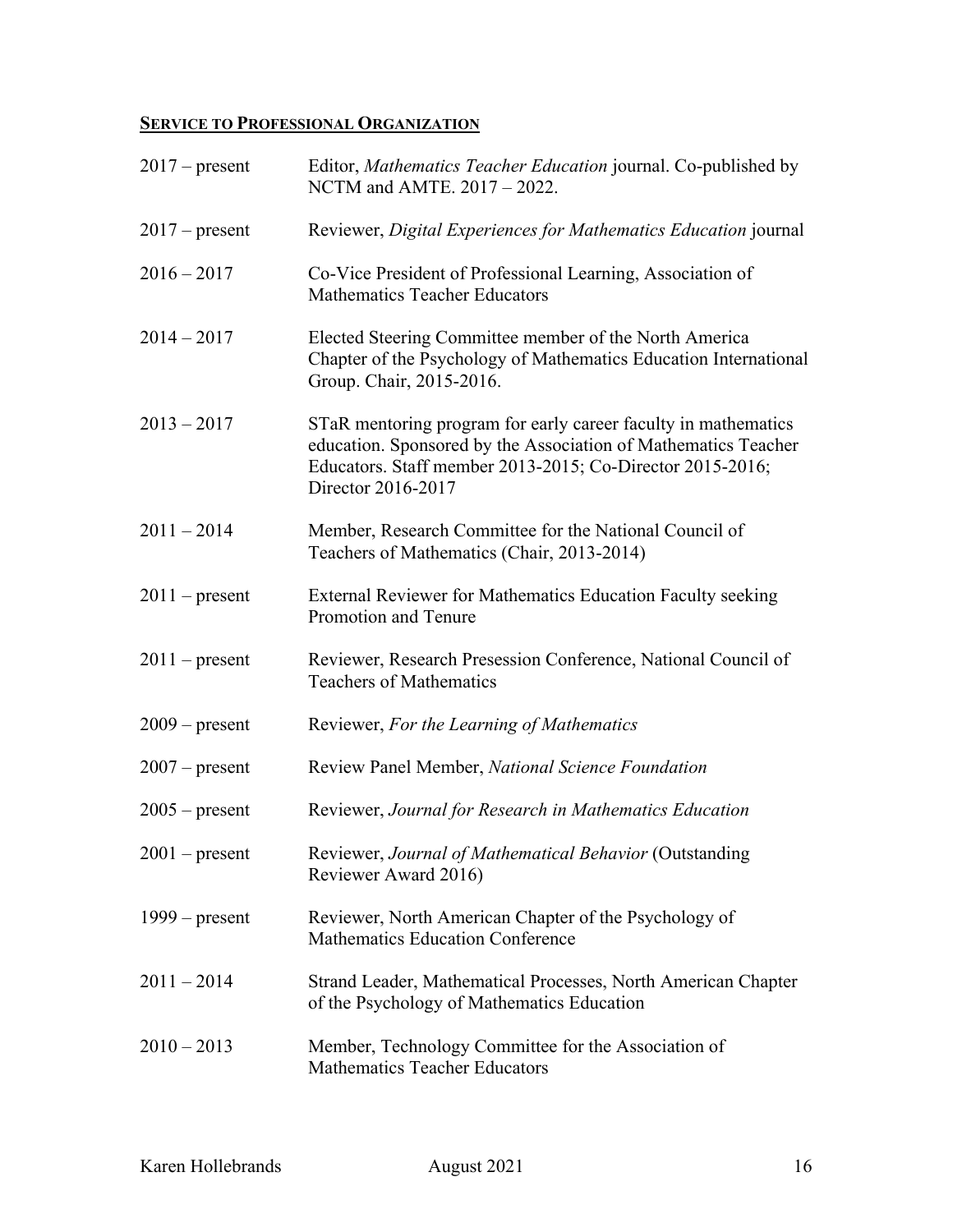| 2011                                                      | Reviewer, Developing Essential Understandings of Geometry in<br>grades 9-12, NCTM publication                                                                                                         |  |
|-----------------------------------------------------------|-------------------------------------------------------------------------------------------------------------------------------------------------------------------------------------------------------|--|
| 2011                                                      | Invited reviewer, Focus on Learning Mathematics                                                                                                                                                       |  |
| $2010 - 2011$                                             | Invited Co-Editor. Focus on High School Mathematics:<br>Technology to Support Reasoning and Sense Making                                                                                              |  |
| $2005 - 2009$                                             | Editorial Board Member (Chair 2007 – 2009), ON-Math. National<br>Council of Teachers of Mathematics.                                                                                                  |  |
| 2008                                                      | Invited Topic Study Group Team Organizer for Research on the<br>Teaching and Learning of Geometry for the International Congress<br>in Mathematics Education (ICME) Conference. Monterrey,<br>Mexico. |  |
| 2008                                                      | Invited Participant in the Knowles Teaching Scholar Conference,<br>Washington, DC.                                                                                                                    |  |
| 2008                                                      | Invited Participant in the Research Agenda Conference for the<br>National Council of Teachers of Mathematics                                                                                          |  |
| $2005 - 2007$                                             | Member of Board of Directors, Electronic Communication<br>Secretary, AERA Special Interest Group/Research in Mathematics<br>Education                                                                 |  |
| $2003 - 2004$                                             | Editor, Technology Tips column. Mathematics Teacher. National<br>Council of Teachers of Mathematics.                                                                                                  |  |
| $2002 - 2003$                                             | Co-Editor, Technology Tips column. Mathematics Teacher.<br>National Council of Teachers of Mathematics.                                                                                               |  |
| $1999 - 2003$                                             | Reviewer, Journal of Computers in Mathematics and Science<br>Teaching                                                                                                                                 |  |
| $1997 - 2004$                                             | Reviewer, Mathematics Teacher. National Council of Teachers of<br>Mathematics.                                                                                                                        |  |
| <b>SERVICE TO THE DEPARTMENT, COLLEGE, AND UNIVERSITY</b> |                                                                                                                                                                                                       |  |
| $2018 - 2020$                                             | Graduate Coordinator Mathematics and Statistics Education                                                                                                                                             |  |

| $\angle U10 = \angle U \angle U$ | Graduate Coordinator, Mathematics and Statistics Education<br>program   |
|----------------------------------|-------------------------------------------------------------------------|
| 2020                             | Chair, Assistant Professor of Mathematics Education Search<br>Committee |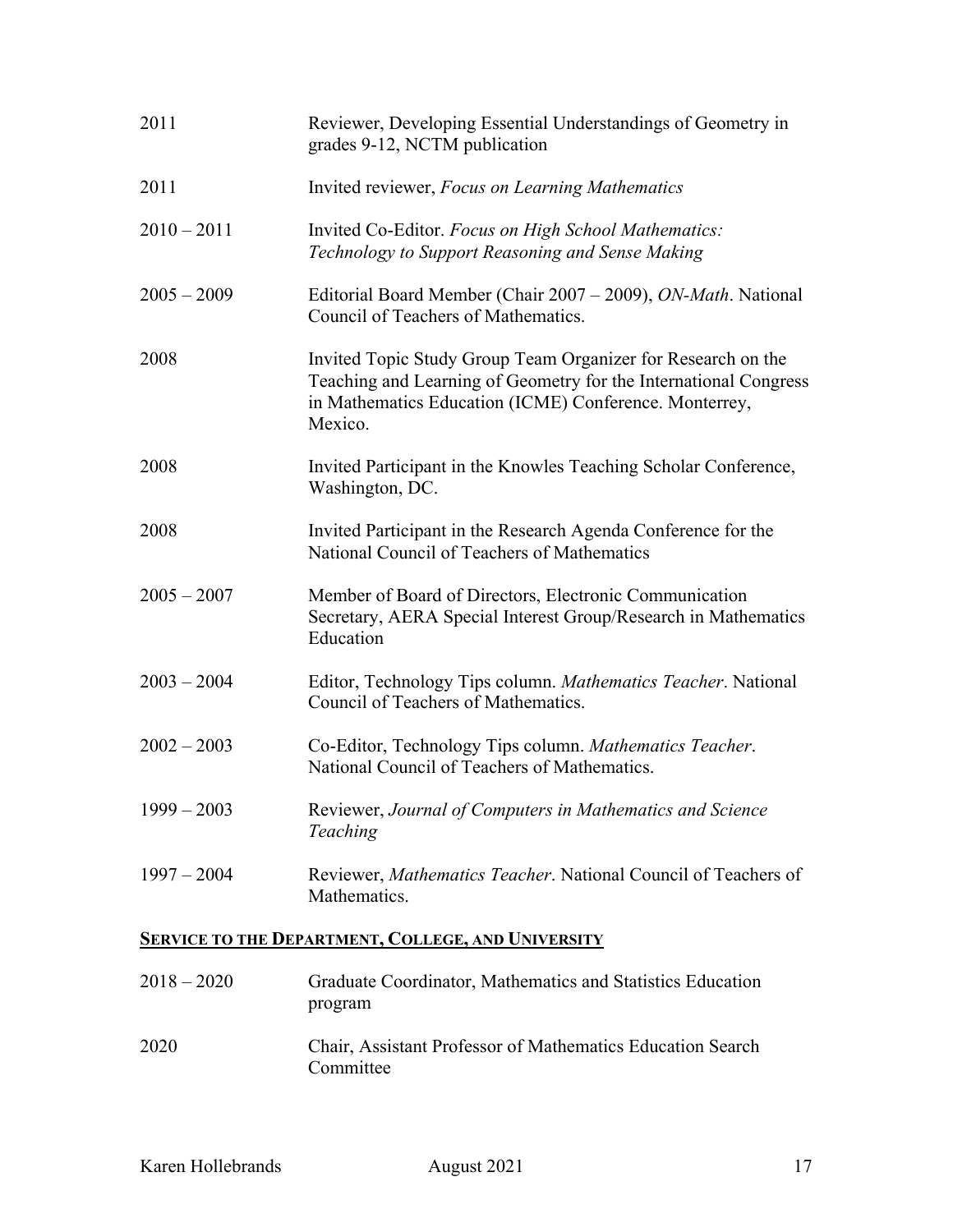| $2018 - 2019$    | Chair, Assistant/Associate Professor of Mathematics Education<br><b>Search Committee</b>           |
|------------------|----------------------------------------------------------------------------------------------------|
| $2017$ – present | Chair, College of Education Graduate Studies Committee                                             |
| $2017$ – present | Elected Representative, Administrative Board of the Graduate<br>School                             |
| $2017$ – present | University Reappointment, Promotion, and Tenure committee<br>(Chair, 2018-2019)                    |
| $2016$ – present | College of Education Reappointment, Promotion, and Tenure<br>review committee (Chair, 2017-2018)   |
| $2006$ – present | Member, STEM Education Department Scholarship Committee                                            |
| $2017 - 2018$    | Chair, Assistant Professor Mathematics Education Search<br>Committee                               |
| $2016 - 2017$    | Chair, Fixed-Term Teaching Assistant Professor in Mathematics<br><b>Education Search Committee</b> |
| $2016 - 2017$    | State Employees Combined Campaign, STEM Ed Department<br>Representative                            |
| $2015 - 2018$    | O. Max Gardner Award Selection Committee (Chair 2016-2017)                                         |
| $2015 - 2018$    | University Calendar Committee                                                                      |
| $2014 - 2017$    | Professional Education Committee, College of Education at NC<br>State (Chair 2015-2016).           |
| $2012 - 2017$    | Department Voting Faculty for Elementary Department (Chair<br>2012-2013).                          |
| $2015 - 2016$    | Provost's Special Committee on Interdisciplinary Studies                                           |
| $2015 - 2016$    | Search Committee, Technology Education Assistant Professor                                         |
| $2007 - 2014$    | College of Education Program Coordinators Committee                                                |
| $2007 - 2014$    | Undergraduate Program Coordinator, High School Mathematics<br>Program                              |
| $2007 - 2014$    | Undergraduate Program Coordinator, Middle School Mathematics<br>Program                            |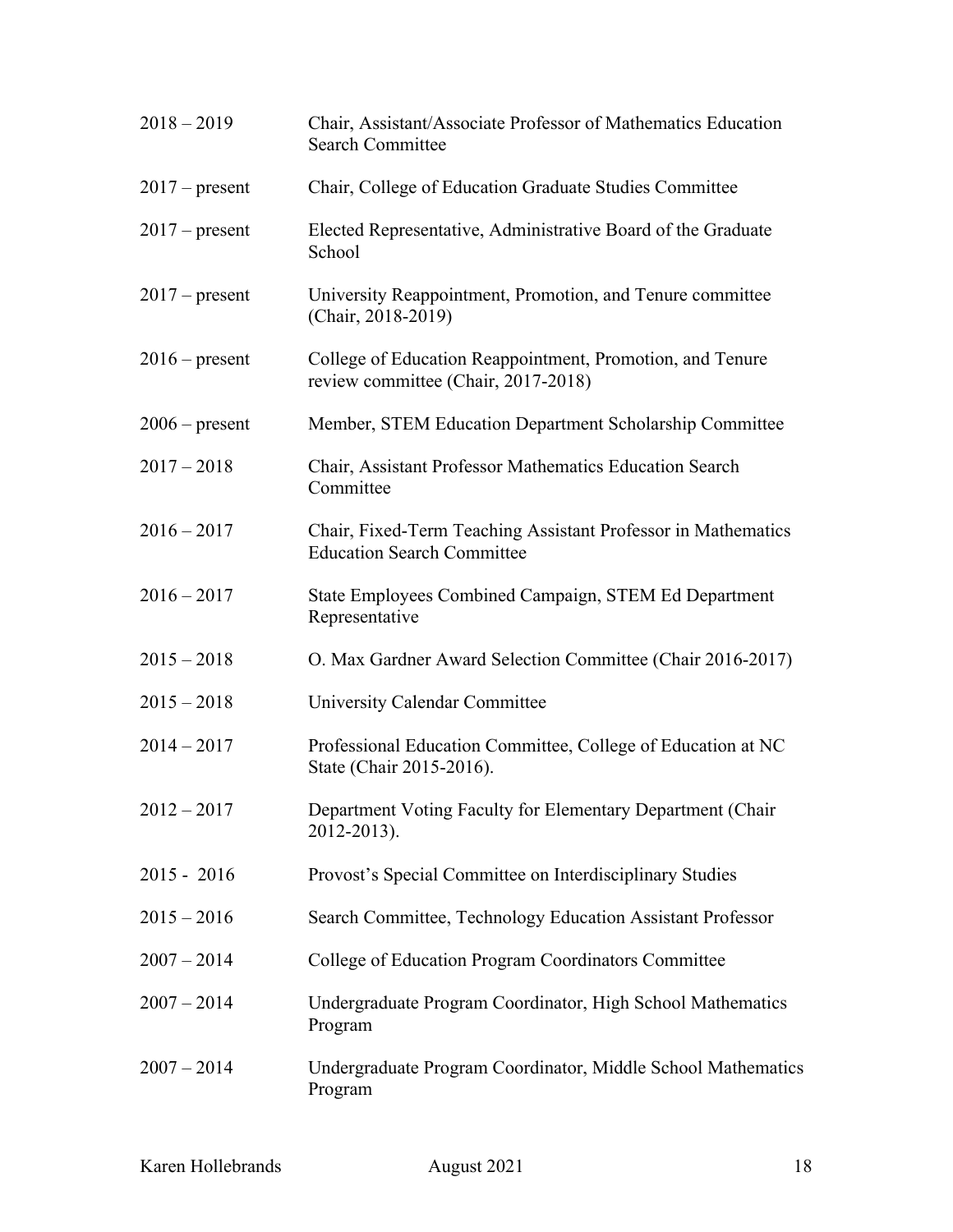| $2012 - 2013$ | Member, STEM Education Department Head Review Committee<br>at NCSU              |
|---------------|---------------------------------------------------------------------------------|
| $2010 - 2013$ | Member, University Courses and Curricula Committee                              |
| $2010 - 2013$ | Member, College of Education Courses and Curricula Committee                    |
| $2001 - 2009$ | College of Education Research Committee Member (Chair 2002-<br>2003; 2008-2009) |
| $2003 - 2005$ | Elected Member, University Grievance Committee                                  |

### **INVITED PRESENTATIONS**

J., Wieman, R., Hollebrands, K., Males, & Bowen, B, (2020, February). Behind the Curtain: Technology Use in Schools. Association of Mathematics Teacher Educators, Phoenix, AZ. [Invited Session]

Hollebrands, K. (2019, November). *Early career mathematics teachers' uses of technology to teach mathematics.* Colloquium presentation, Appalachian State University. [Invited Presentation]

Hollebrands, K. & McCulloch, A. (2019, April). *Making connections between geometric transformations and functions using technology*. National Council of Teachers of Mathematics Annual Meeting, San Diego, CA. [Invited Presentation]

Hollebrands, K. (2019, March). *Early career mathematics teachers' uses of technology to teach mathematics.* Colloquium presentation, Virginia Commonwealth University. [Invited Presentation]

Dick, T., Burrill, G. and Hollebrands, K. (2019, February). Developing robust concept images across middle school mathematics - the role of dynamic math technology. Association of Mathematics Teacher Educators Conference. Orlando, FL. [Invited Discussant]

Hollebrands, K., Mojica, G., & Kott, B. (2018, April). *Teaching mathematics with technology*. NCTM, Washington, DC. [Invited Presentation]

Hollebrands, K. (2018, March). *Early career mathematics teachers' uses of technology to teach mathematics.* Colloquium presentation, RiSE (Research in STEM Education) Center, University of Maine, Orrono, ME. [Invited Presentation]

Hollebrands, K. (2017, October). *A framework to guide the development of a Teaching Mathematics with Technology Massive Open Online Course*. North America Chapter of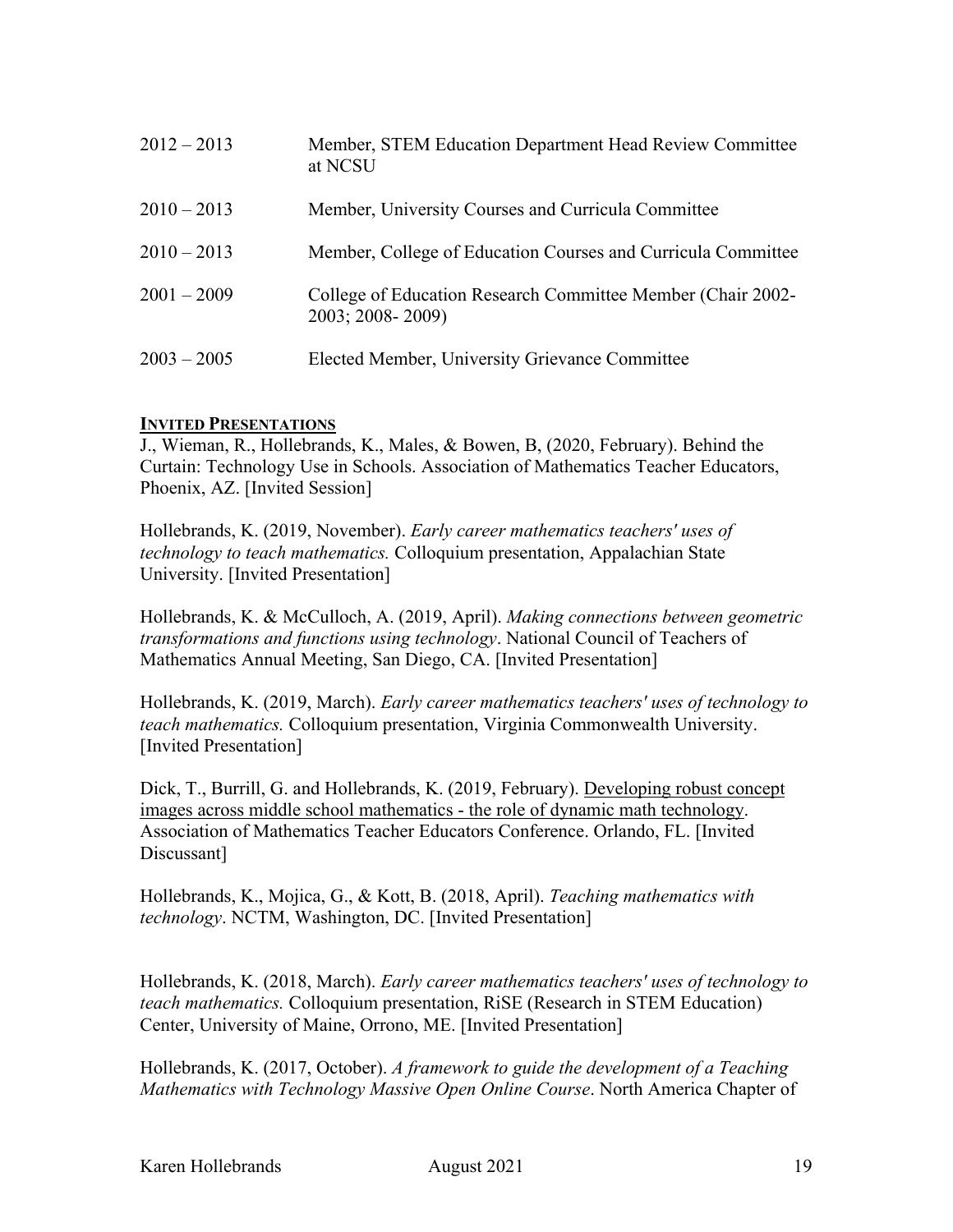the International Group for the Psychology of Mathematics Education. [Invited plenary panel]

Hollebrands, K. (2015, June) *A scholarly approach to teaching: Examples and reflections*. Plenary talk at the 2015 STaR Summer Institute. Park City, UT.

Hollebrands, K. (2014, June) *A scholarly approach to teaching: Examples and reflections*. Plenary talk at the 2014 STaR Summer Institute. Park City, UT.

Dick, T., Hollebrands, K., Heid, M.K., Zbiek, R. M., Burrill, G., Lee, H., Dove, A., & Cohen, J. (2012, April). *Research to inform the use of technology to support reasoning and sense making in high school mathematics*. National Council of Teachers of Mathematics Research Pre-session. Philadelphia, PA. [Invited session]

Hollebrands, K. & Dick, T. (2012, April). *Focus on High School Mathematics: Using technology to promote reasoning and sense making*. Research Pre-session of the National Council of Teachers of Mathematics Annual Meeting. Philadelphia, PA. [Invited session]

Dick, T. & Hollebrands, K. (2012, April). *Using technology as a lever to promote reasoning and sense making*. National Council of Teachers of Mathematics Annual Meeting. Philadelphia, PA. [Invited session]

Dick, T., Hollebrands, K., Heid, M.K., Zbiek, R. M., Burrill, G., Lee, H., Dove, A., & Cohen, J. (2012, February). *Focus on high school mathematics: Reasoning and sense making with technology*. Association of Mathematics Teacher Educators Conference Presession. Fort Worth, TX. [Invited session]

Hollebrands, K. & Dick, T. (2011, October). *Using technology as a lever to promote reasoning and sense making*. National Council of Teachers of Mathematics Regional Meeting. St. Louis, MO. [Invited session]

Conner, A., Singletary, L., Gleason, B., Edenfield, K., Smith, R., & Hollebrands, K. (2011, April). *Using argumentation in analyzing geometry teaching and learning*. National Council of Teachers of Mathematics Research Pre-session. Indianapolis, IN. [Invited discussant]

Dean, C., Silverman, J., Driskell, S., Browning, C., Niess, M., Johnston, C., Harrington, R., Madden, S., & Hollebrands, K. (2011, April). *Technological Pedagogical Content Knowledge interactive paper session* at the National Council of Teachers of Mathematics Research Pre-session. Indianapolis, IN. [Invited discussant]

Dick, T., & Hollebrands, K. (2011, April). *Using technology as a lever for reasoning and sense making in mathematics*. National Council of Teachers of Mathematics Conference. Indianapolis, IN. [Invited session]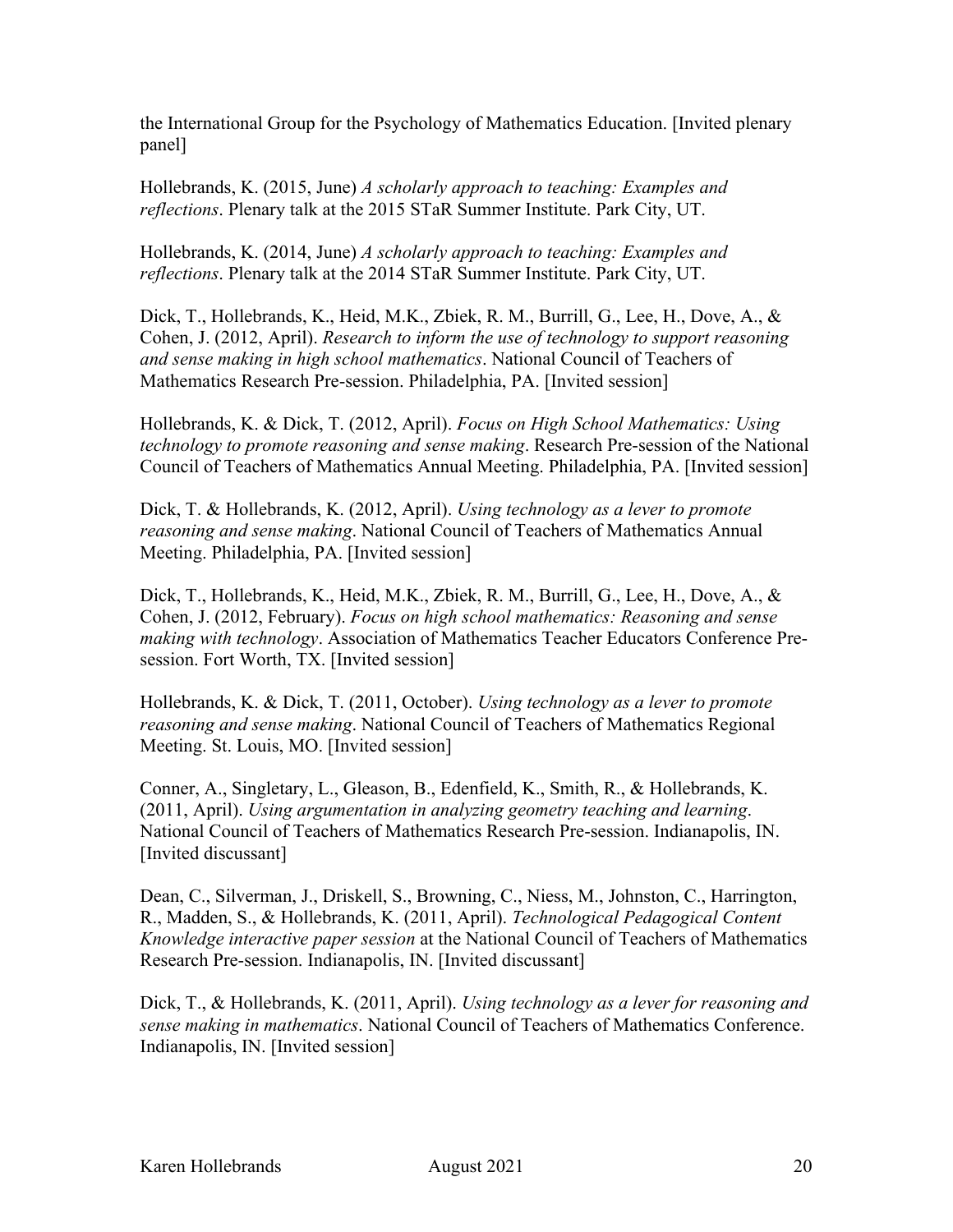Tarr, J. & Baltzey, P. (organizers). (2011, April). *Mentoring session for graduate students and new faculty*. National Council of Teachers of Mathematics Research Presession. Indianapolis, IN. [Invited participant]

#### **REFEREED NATIONAL/INTERNATIONAL PRESENTATIONS**

Hollebrands, K., & McCulloch, A. (2021, April). *Using Dynamic Geometry and Dance to Make Connections between Functions and Geometric Transformations*. Annual Meeting of the National Council of Teachers of Mathematics.

Amedu, J. & Hollebrands, K. (2021, March). Teachers' perceptions of using technology to teach mathematics during COVID-19 remote learning. International Consortium for Research in Science and Mathematics Education.

Hollebrands, K., McCulloch, A., Scher, D., & Steketee, S. (2021, February). *Online technology-based lessons to support secondary preservice mathematics teachers' understanding of functions*. Association of Mathematics Teacher Educators.

Benken, B., Driskell, S., & Hollebrands, K. (2020, February) Sharing your research in AMTE publications. Association of Mathematics Teacher Educators Conference, Phoenix, AZ.

Hollebrands, K., Mojica, G., & Kott, B. (2018, November). *Teachers' analysis of student thinking in teaching mathematics with technology massive open online course*. Fortieth Annual Meeting of the North America Chapter of the International Group for the Psychology of Mathematics Education. Greenville, SC.

McCulloch, A., Hollebrands, K., Harrison, T., & Mutlu, A., (2018, April). *Teachers' uses of technology to teach mathematics*. NCTM Research Conference, Washington, DC.

Hollebrands, K., McCulloch, A., Harrison, T., & Mutlu, A. (2018, February). Early career mathematics teachers' uses of technology to teach mathematics. Association of Mathematics Teacher Educators Conference. Houston, TX.

Okumus, S. & Hollebrands, K. (2017, February) *Middle school students' reasoning about three-dimensional objects using extrusion and spinning*. Conference of the European Society for Research in Mathematics Education. Dublin, Ireland.

Okumus, S., & Hollebrands, K. (2016, November). *High school students' forming 3D objects using technological and non-technological tools*. Thirty-Eighth Annual Meeting of the North America Chapter of the International Group for the Psychology of Mathematics Education. Tucson, AZ.

Amarel, R. & Hollebrands, K. (2016, July). *Contextual-based similarity tasks in textbooks from Brazil and the United States*. Fortieth Annual Meeting of the International Group for the Psychology of Mathematics Education. Szeged, Hungary.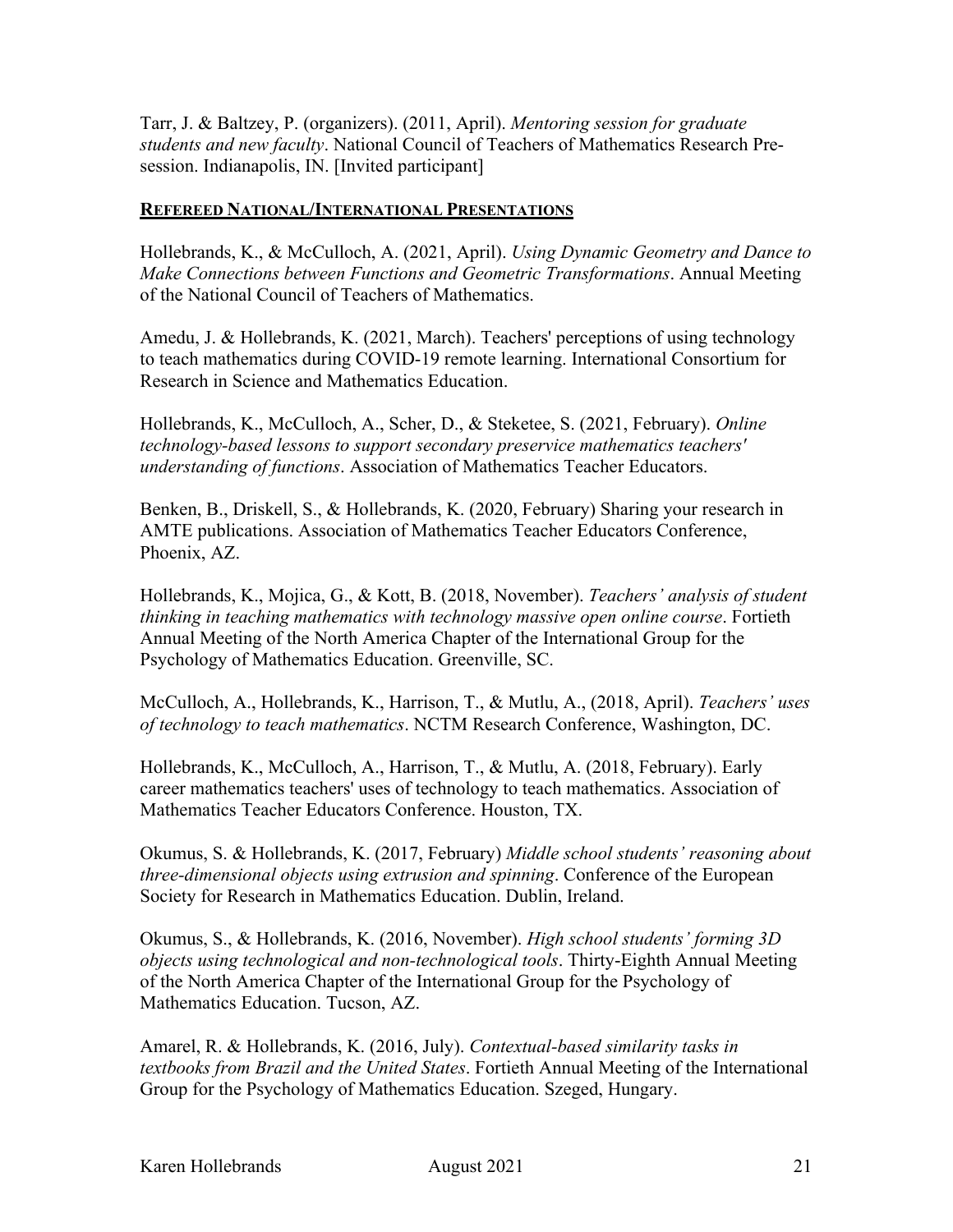Hollebrands, K. & McCulloch, A. (2016, January) *Connecting transformations and functions with technology*. Association of Mathematics Teacher Educators Conference. Irvine, CA.

McCulloch, A., Lee, H., Hollebrands, K., Chandler, K., & Nickel, J. (2016, January). *Preparing teachers to plan and implement technology-based algebra tasks using open access tools.* Association of Mathematics Teacher Educators Conference. Irvine, CA.

Hollebrands, K., McCulloch, A., & Chandler, K. (2015, November). *Students' reasoning about technology-based geometric functions*. Thirty-Seventh Annual Meeting of the North America Chapter of the International Group for the Psychology of Mathematics Education. East Lansing, MI.

Okumus, S., Cayton, C., & Hollebrands, K. (February, 2015). *Teacher and Student Interactions in a Technology-Intensive High School Algebra Classroom.* Association of Mathematics Teacher Educators Conference. Orlando, FL.

Hollebrands, K. & Okumus, S. (July, 2014). *High school students' reasoning about properties of solids using DGS.* Thirty-Eighth International Meeting/Thirty-Sixth Annual Meeting of the North America Chapter of the International Group for the Psychology of Mathematics Education*,* Vancouver, CA.

Patterson, L., Wiebe, E., Okumus, S., Cayton, C., & Hollebrands, K. (April, 2014). *An Investigation of Teacher Pedagogical Strategies and Student Engagement in 1:1 Laptop Mathematics Classrooms*. AERA Annual Meeting, Philadelphia, PA.

Hollebrands, K., Cayton, C., Stockero, S., & Leatham, K. (2014, April). *Analyzing Critical Moments in High School Mathematics Classrooms*. National Council of Teachers of Mathematics Research Conference, New Orleans, LA.

Campbell, P., Hatfield, L., Shaughnessy, M., Sowder, L., Steffe, L., *NCTM Research Committee and SIG/RME Board of Directors*. (2014, April). National Council of Teachers of Mathematics Research Conference, New Orleans, LA.

Hollebrands, K., Lee, H., Perry, A., & Thrasher, E. (2014, February). *Supporting and retaining beginning mathematics teachers*. Association of Mathematics Teacher Educators Conference. Irvine, CA.

Okumus, S. & Hollebrands, K. (2013, November). *Teachers' solutions to a 3D minimization task with Cabri 3D*. Thirty-Fourth Annual Meeting of the North America Chapter of the International Group for the Psychology of Mathematics Education, Chicago, IL.

Hollebrands, K. Cayton, C., & Boehm, E. (2013, November). *Types of questions posed during pivotal teaching moments in a technology-intensive secondary geometry*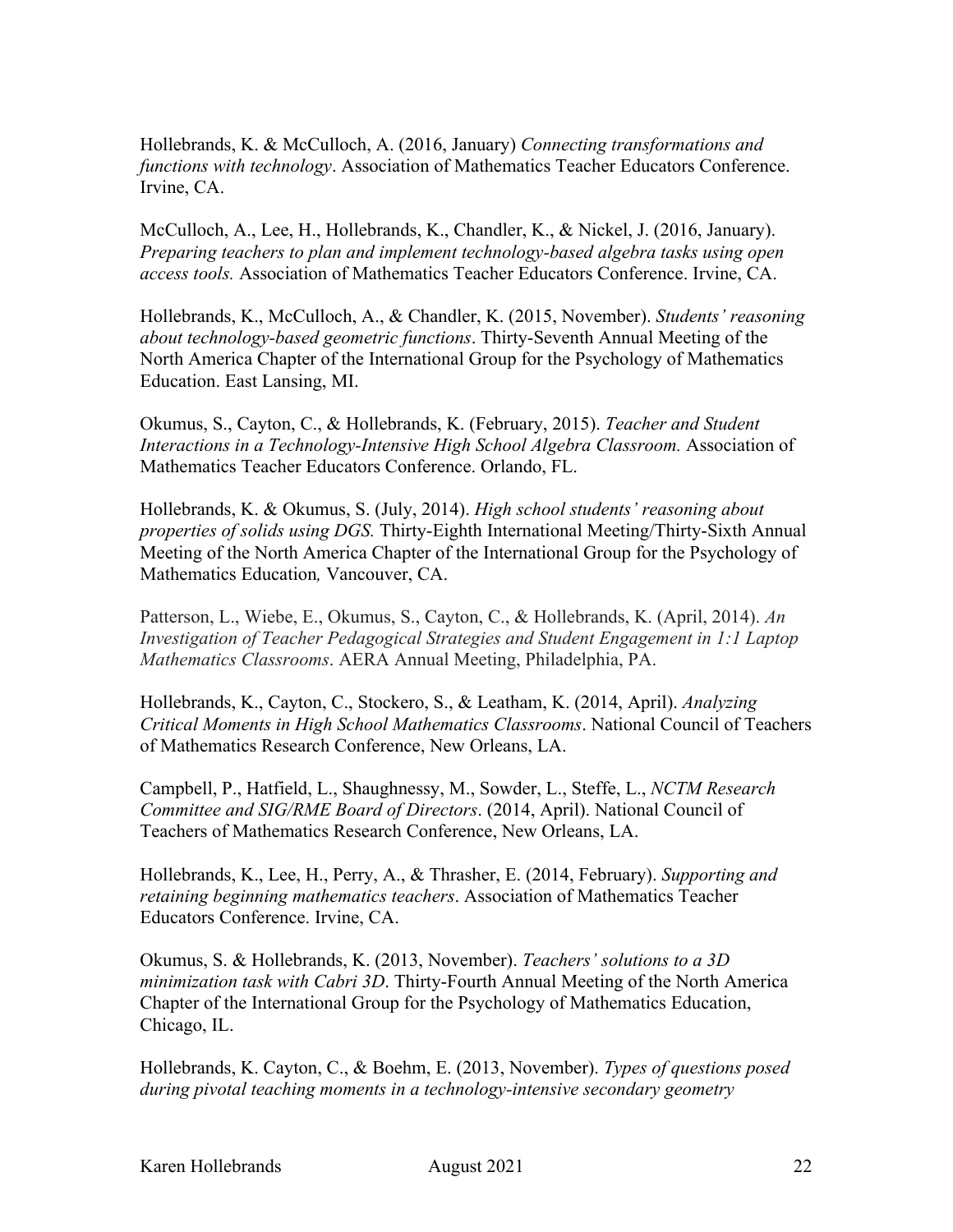*classroom.* Thirty-Fourth Annual Meeting of the North America Chapter of the International Group for the Psychology of Mathematics Education, Chicago, IL.

Hollebrands, K., Cayton, C., & Boehm, E. (2013, July). *Pivotal teaching moments in a technology-intensive secondary geometry classroom*. Thirty-Seventh Annual Meeting of the International Group for the Psychology of Mathematics Education. Kiel, Germany.

Hollebrands, K., Steketee, S., Lee, H., McCulloch, A., & Whitley, K. (2013, April). *Students' understandings of geometric functions*. National Council of Teachers of Mathematics Research Pre-session. Denver, CO.

Hollebrands, K., Lee, H., Starling, T., Gonzalez, M. & Pulis, T. (2012, November). *Prospective secondary mathematics teachers' design and implementation of dynamic geometry tasks*. Thirty-Third Annual Meeting of the North American Chapter of the International Group for the Psychology of Mathematics Education. Kalamazoo, MI.

Hollebrands, K., Lee, H., Starling, T., Gonzalez, M. & Pulis, T. (2012, April). *Prospective secondary mathematics teachers' design and implementation of dynamic geometry tasks*. National Council of Teachers of Mathematics Research Pre-session. Philadelphia, PA.

Cayton, C., Hollebrands, K. & Patterson, L. (2012, April). *Characterizing discourse in technology-intensive high school geometry classrooms*. National Council of Teachers of Mathematics Research Pre-session. Philadelphia, PA.

Hollebrands, K. & Walker, E. (organizers). (2012, April). *Mentoring session for graduate students and new faculty*. National Council of Teachers of Mathematics Research Presession. Philadelphia, PA.

Wiebe, E., Hollebrands, K., Patterson, L., & Cayton, C., (2012, April). *Ubiquitous computing environments and mathematics discourse: Differential approaches by teachers*. Paper presented at the Annual Meeting of the American Educational Research Association. Vancouver, Canada.

Hollebrands, K., Lee, H., Starling, T., Gonzalez, M. & Pulis, T. (2012, February). *Prospective high school mathematics teachers' design and implementation of dynamic geometry tasks*. Association of Mathematics Teacher Educators Conference. Fort Worth, TX.

Hollebrands, K., Cayton, C., & Patterson, L. (2011, October). *Characterizing discourse in two technology-intensive high school geometry classrooms*. Thirty-Third Annual Meeting of the North American Chapter of the International Group for the Psychology of Mathematics Education. Reno, NV.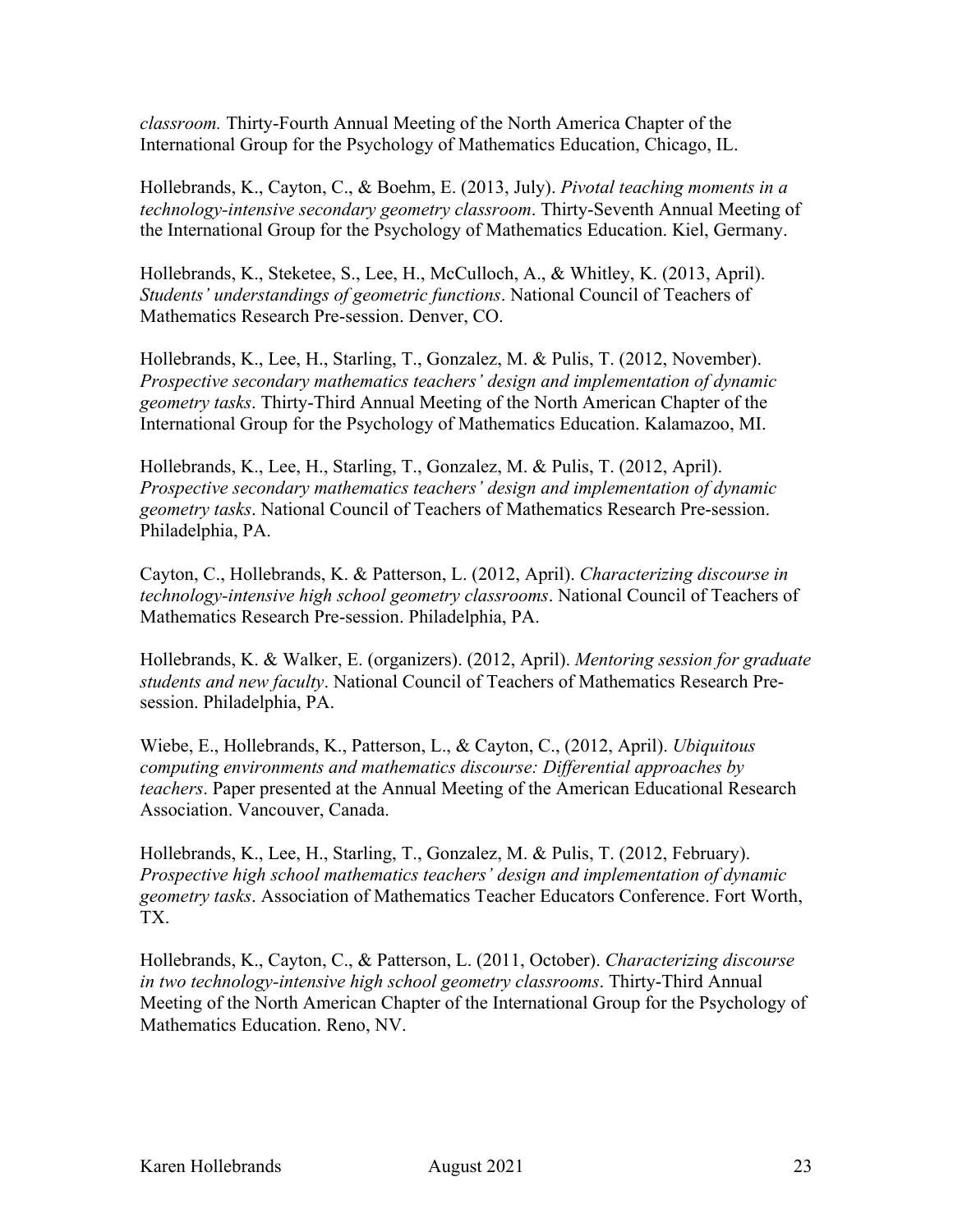Lee, H., Hollebrands, K., Starling, T., & Gonzalez, M. (2011, January) *Preparing to teach mathematics with technology: Data Analysis and Probability and Geometry*. Association of Mathematics Teacher Educators Preconference session. Irvine, CA.

Lee, J., Hollebrands, K., Spires, H., Young, C. & Wiebe, E. (2010, April/May). *Toward a new learning ecology in 1:1 learning environments*. Paper presented at American Educational Research Association. Denver, CO.

Hollebrands, K.F., Smith, R.C., Herbst, P., Bush, W.S., Lee, C., Jakubowski, E., & Ronau, R. (2010, January). *Methods and purposes for assessing high school teachers' knowledge of geometry*. Association of Mathematics Teacher Educators Conference. Irvine, CA.

Lee, H.S., Hollebrands, K.F., Gonzalez, M.D., & Smith, R.C. (2010, January). *Preparing to teach mathematics with technology [PTMT]: Engaging practices and materials for technology-using mathematics teachers educators*. Association of Mathematics Teacher Educators Conference Preconference. Irvine, CA.

Smith, Hollebrands, Bottomley Parry, Albers, Smith (2009, June). *The ways in which K-8 students' participation in a GK-12 program affects achievement in and beliefs about mathematics*. Association of the American Society for Engineering Education.

Lee, H., Hollebrands, K., Smith, R., Ives, S., Niess, M., Bowers, J., Zbiek, R., (2009, April). *Technological Pedagogical Content Knowledge for Mathematics Teachers*. National Council of Teachers of Mathematics Research Pre-session. Washington, DC.

Hollebrands, K., Smith, R., Conner, A., Laborde, C., Moore-Russo, D., Rhodes, G. (2009, April). *The use of tools in the learning and teaching of geometry*. National Council of Teachers of Mathematics Research Pre-session. Washington, DC.

Smith, R., Hollebrands, K., & Conner, A. (2009, February). *The structure of college students' arguments in the presence of technology*. Research on Undergraduate Mathematics Education Conference. Raleigh, NC.

Hollebrands, K., Smith, R., & Conner, A (2009, April). *The structure of college geometry students' arguments when solving problems in the presence of technology*. National Council of Teachers of Mathematics Research Pre-session. Washington, DC.

Lee, H., Hollebrands, K., Ives, S., & Smith, R., (2009, April). *Developing secondary teachers' Statistical Pedagogical Technological Knowledge*. National Council of Teachers of Mathematics Research Pre-session. Washington, DC.

Hollebrands, K., Berry, R., Wilkerson, T., & Peterson, B. (2009, April). *Publishing articles in the school journals*. National Council of Teachers of Mathematics Research Pre-session. Washington, DC. [Invited session]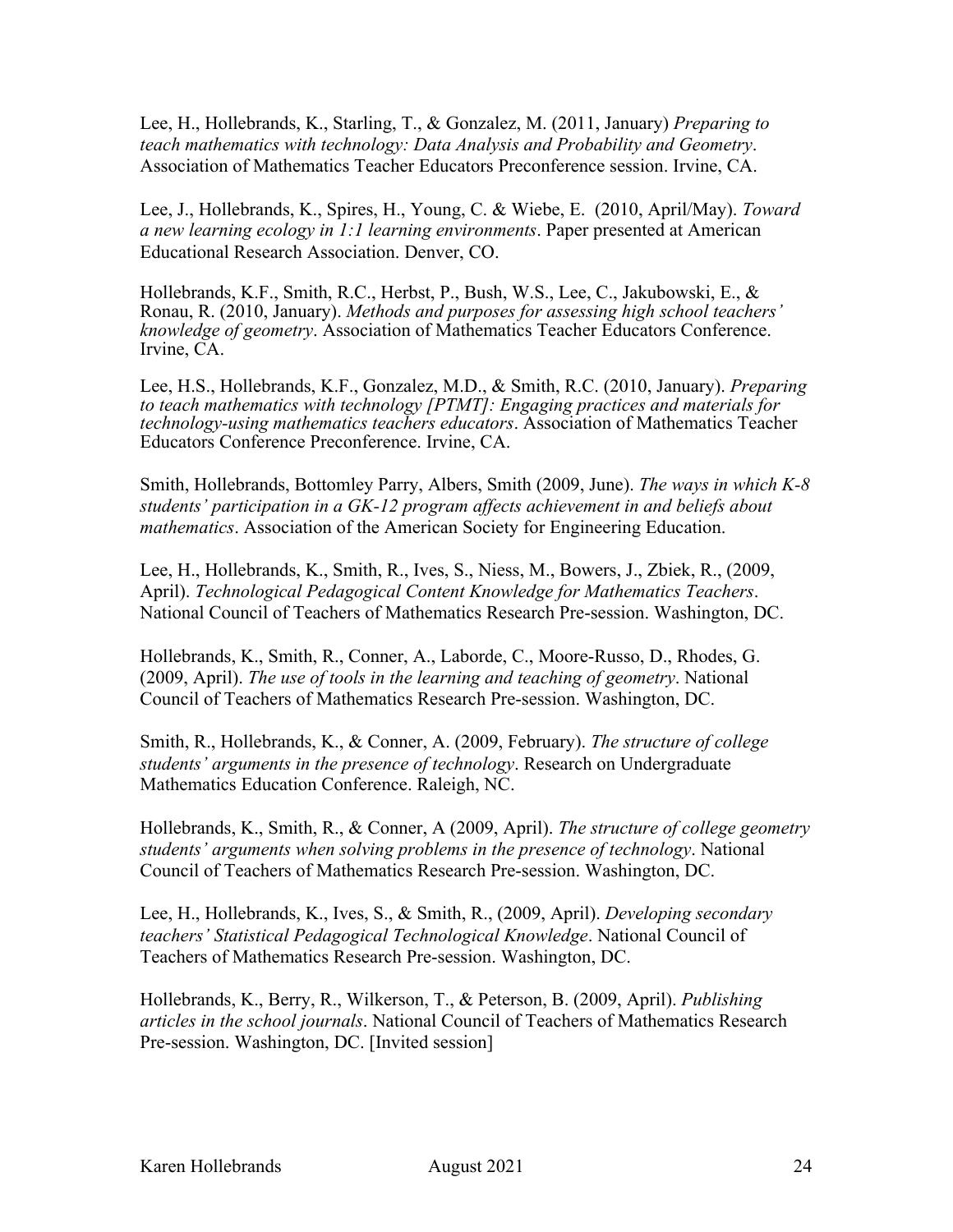Smith, R. & Hollebrands, K. (2008, July). T*he affects of a dynamic program for geometry on college students' understandings of properties of quadrilaterals in the Poincare Disk model.* International Congress on Mathematics Education. Monterrey, Mexico.

Hollebrands, K., Berry, R., Wilkerson, T., & Peterson, B. (2008, April). *Writing for the journals*. National Council of Teachers of Mathematics Research Pre-session. Salt Lake City, UT. [Invited session]

Hollebrands, K., Berry, R., Wilkerson, T., & Peterson, B. (2008, April). *Tips for publishing ideas in NCTM journals.* National Council of Teachers of Mathematics. Salt Lake City, UT. [Invited session]

Steketee, S., Wray, J., & Hollebrands, K. (2008, April). *Using ON-Math in the mathematics classroom*. National Council of Teachers of Mathematics. Salt Lake City, UT.

Hollebrands, K. & Smith, R., (2007, October). *College geometry students' uses of technology in the process of constructing arguments*. Twenty-Ninth Annual Meeting of the North American Chapter of the International Group for the Psychology of Mathematics Education. Lake Tahoe, NV.

Hollebrands, K., Lee, H. S., & Wilson, H., (2007, October). *Prospective teachers use of a videocase to examine students' work when solving mathematical tasks using technology*. Twenty-Ninth Annual Meeting of the North American Chapter of the International Group for the Psychology of Mathematics Education. Lake Tahoe, NV.

Smith, R. & Hollebrands, K. (2007, September). *The affects of a dynamic program for geometry on college students' understandings of properties of quadrilaterals in the Poincare Disk model*. Ninth International Conference on Mathematics Education in a Global Community. Charlotte, NC.

Lee, H.S., Hollebrands, K., & Wilson, H. (2007, September) *The use of research-based methods and materials for preparing to teach mathematics with technology*. Ninth International Conference on Mathematics Education in a Global Community. Charlotte, NC.

Lanius, C., & Hollebrands, K. (2007, March) *Teaching with Technology: ON-Math Investigations*. National Council of Teachers of Mathematics Conference. Atlanta, GA.

Lee, H.S., Hollebrands, K. & Wilson, H. (2007, March). *Learning to teach probability with a simulation approach: A focus on teachers*. National Council of Teachers of Mathematics Research Pre-session. Atlanta, GA.

Wilson, H., Lee, H.S., & Hollebrands, K. (2007, March). *Preparing to teach mathematics with technology: Research-based materials*. National Council of Teachers of Mathematics Research Pre-session. Atlanta, GA.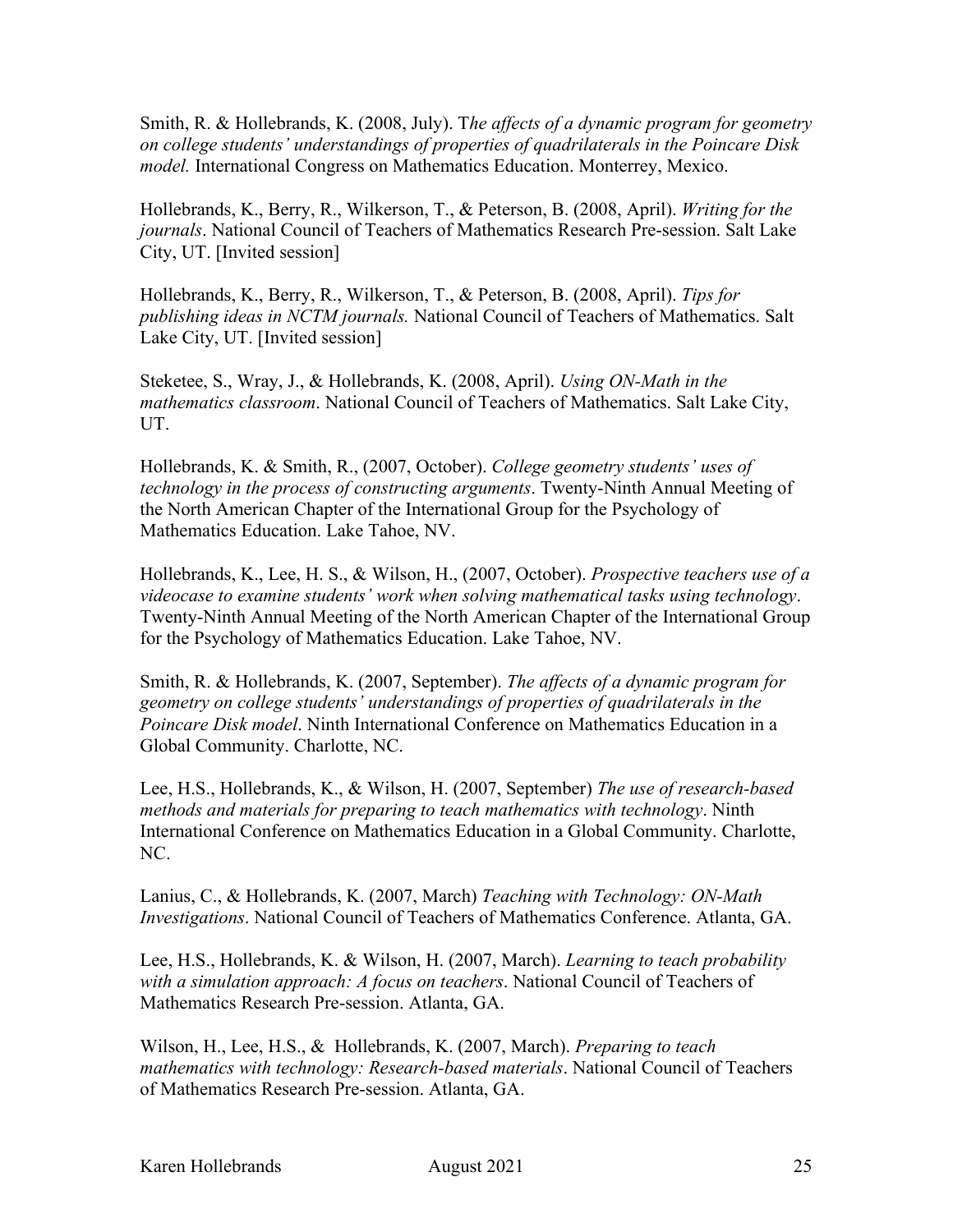Lee, H.S. & Hollebrands, K (2007, March). *Preparing to teach mathematics with technology: Research-based materials*. National Council of Teachers of Mathematics Annual Conference, Atlanta, GA.

Wilson, H., Hollebrands, K., & Lee, H. (2007, January) *Preparing to teach mathematics with technology: Prospective teachers' analysis of students' mathematical thinking*. Association of Mathematics Teacher Educators Conference. Irvine, CA.

Bottomley, L., Hollebrands, K., & Parry, L. (2006, June). *How does high school mathematics prepare engineers?* Association of American Society for Engineering Education. Chicago, IL.

Wilson, H. & Hollebrands, K. (2006, January). *Preparing to teach mathematics with technology.* Association of Mathematics Teacher Educators Conference. Tampa, FL.

Hollebrands, K. (2006, January). *Using ON-Math for preparing prospective teachers.* Association of Mathematics Teacher Educators Conference. Tampa, FL.

Hollebrands, K. & Heid, M.K. (2005, October). *Patterns of secondary mathematics students' representational acts and task engagement in a small-group technologyintensive context.* Twenty-Seventh Annual Meeting of the North American Chapter of the International Group for the Psychology of Mathematics Education. Blacksburg, VA.

Bottomley, L., Hollebrands, K., & Parry, L. (2005, June). *Creating effective teacher partnerships: Characteristics of teachers who choose to participate in a K-16 partnership.* Association of American Society for Engineering Education. Portland, OR.

Mitchell, T., Bottomley, L., Hollebrands, K., Daniel, A., Leager, K. (2005, June). *A comprehensive model for ensuring K-12 students are mathematically prepared and keenly acclimated to enter engineering disciplines*. 4th Association of American Society for Engineering Education/ Australasian Association for Engineering Education Global Colloquium on Engineering Education (GCEE 2005). Sydney, Australia.

Hollebrands, K. & Stohl, H. (2004, October). *The interplay between technology design and students' control of problem solving*. Twenty-Sixth Annual Meeting of the North American Chapter of the International Group for the Psychology of Mathematics Education. Toronto, Ontario.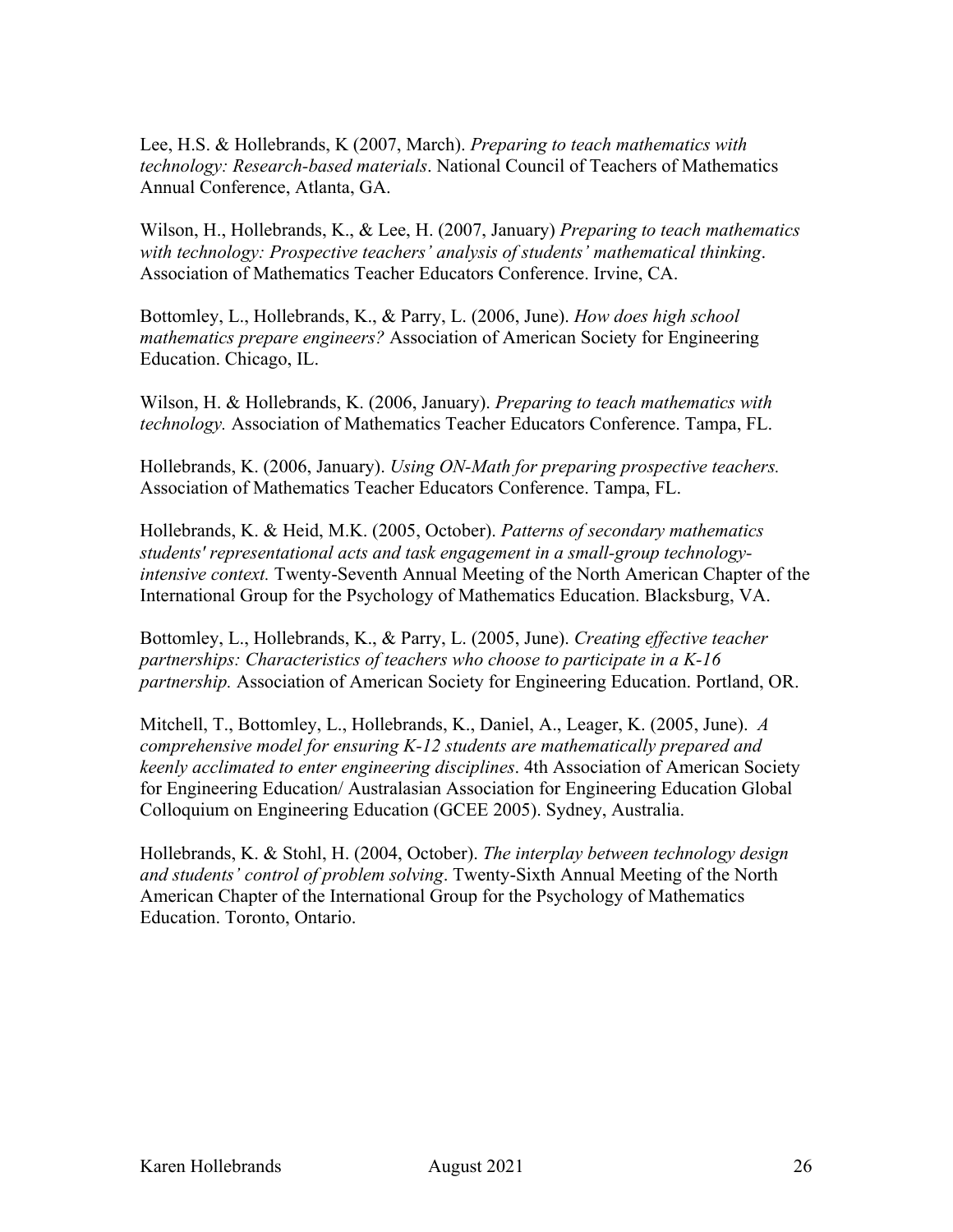Hollebrands, K. (2003, July). *Eighth grade students' understandings of geometric transformations in the context of a dynamic software environment*. Twenty-Seventh Annual Meeting of the International Group for the Psychology of Mathematics Education. Honolulu, HI.

Underwood, J., Hoadley, C., DiGiano, C., Stohl, H., & Hollebrands, K. (2003, April). *Design Principles of the ESCOT math environments*. American Educational Research Association Annual Meeting. Chicago, IL.

Hollebrands, K. (2002, October). *The role of a dynamic software program for geometry in high school students' developing understandings of geometric transformations.* Twenty-Fourth Annual Meeting of the North American Chapter of the International Group for the Psychology of Mathematics Education, Athens, GA.

Heid, M. K., Blume, G., Zbiek, R., Foletta, G., Hollebrands, K., Piez, C., Glass, B., Finken, T., Dugdale, S. (2002, April). *Perspectives on classroom-based research on the teaching and learning of mathematics in the context of technology*. National Council of Teachers of Mathematics Research Pre-session. Las Vegas, NV.

Heid, M.K., Blume, G., Hollebrands, K., & Piez, C. (2002, April). *Patterns in students' engagement with tasks in a technology-intensive secondary school mathematics curriculum*. National Council of Teachers of Mathematics Research Pre-session. Las Vegas, NV.

Heid, M.K., Blume, G., Hollebrands, K. & Piez, C. (2002, April). *The development of a mathematics task-coding instrument (MaTCI).* Council of Teachers of Mathematics Research Pre-session. Las Vegas, NV.

Hollebrands, K. (2002, April). *High school students' understandings of geometric transformations in the context of a technological environment.* American Educational Research Association. New Orleans, LA.

Flanagan (Hollebrands), K. (2001, April). *Research on the learning of geometry at the secondary level*. National Council of Teachers of Mathematics Research Pre-session. Orlando, FL.

Heid, M.K., Blume, G., Flanagan (Hollebrands), K., Iseri, L., Deckert, W., & Piez, C. (1999, November). *Students' interpretations of dynamic geometry representations of function.* Twelfth International Conference on Technology in Collegiate Mathematics. Burlingame, CA.

Flanagan (Hollebrands), K. & Glass, B. (1999, January) *Compositions of transformations using the TI-92*. International Teachers Teaching with Technology Conference. Chicago, IL.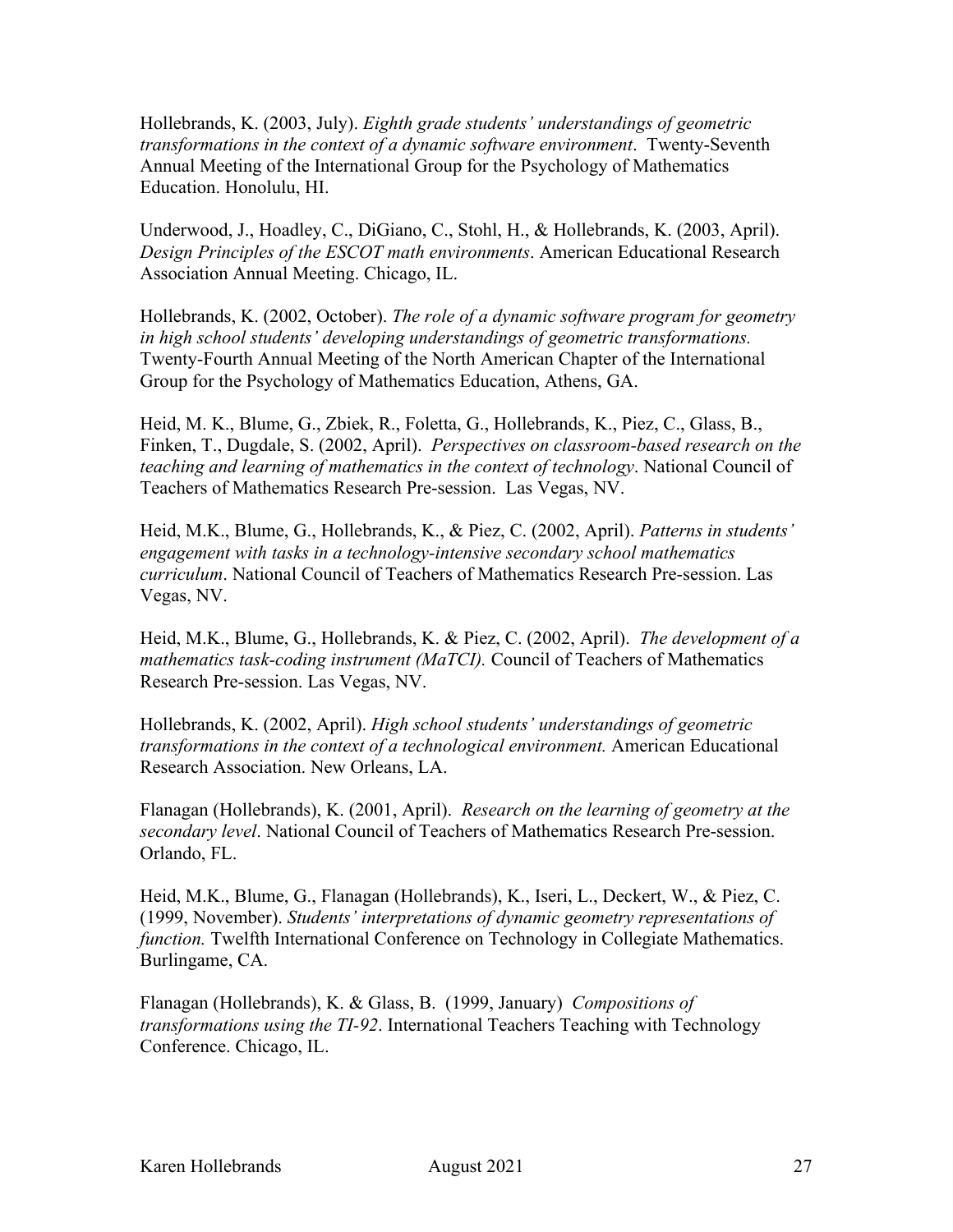Heid, M.K., Blume, G., Deckert, W., Flanagan (Hollebrands), K., Iseri, L., & Piez, C. (1998, November). *Research on student learning with a CAS environment*. Eleventh International Conference for Technology in Collegiate Mathematics. New Orleans, LA.

Flanagan (Hollebrands), K. & Piez, C. (1998, November). *Justification within a dynamic geometry environment*. Eleventh International Conference for Technology in Collegiate Mathematics. New Orleans, LA.

Heid, M. K., Blume, G., Flanagan (Hollebrands), K., Iseri, L. & Kerr, K. (1997, November) *The role of CAS in non-routine problem-solving.* Tenth International Conference for Technology in Collegiate Mathematics. Chicago, IL.

Heid, M.K., Blume, G., Flanagan (Hollebrands), K., Iseri, L., Kerr, K. & Marshall, J. (1997, October). *CAS-Learning Study: Conjecturing and representational style*. Nineteenth Annual Meeting of the North American Chapter of the International Group for the Psychology of Mathematics Education. Bloomington-Normal, IL.

Heid, M.K., Blume, G., Iseri, L., Flanagan (Hollebrands), K., Kerr, K. & Marshall, J.(1997, October). *Roles of symbolic representation in CAS-assisted mathematical problem solving*. Nineteenth Annual Meeting of the North American Chapter of the International Group for the Psychology of Mathematics Education. Bloomington-Normal, IL.

Heid, M.K., Blume, G., Iseri, L., Flanagan (Hollebrands), K., Kerr, K. & Marshall, J. (1997, April). *The impact of use of a CAS-calculator on prospective mathematics teachers' symbolic representations*. National Council of Teachers of Mathematics Research Pre-session. Minneapolis, MN.

Heid, M.K., Blume, G., Iseri, L., Flanagan (Hollebrands), K., Kerr, K. & Marshall, J. (1997, March). *A CAS learning study: The impact of access to a computer algebra calculator on the use of multiple representations in non-routine problem solving*. American Educational Research Association. Chicago, IL.

Blume, G., Heid, M.K., Iseri, L, Flanagan (Hollebrands), K., Kerr, K. & Marshall, J,. (1996, October). *A Computer Algebra System (CAS) Learning Study: The impact of access to a CAS calculator on the nature of mathematical exploration by prospective mathematics teachers*. Eighteenth Annual Meeting of the North American Chapter of the International Group for the Psychology of Mathematics Education. Panama City, FL.

Heid, M.K., Blume, G., Iseri, L, Flanagan (Hollebrands), K., Kerr, K. & Marshall, J,. (1996, October). *A CAS Learning Study: The impact of access to computer algebra calculator on the use of multiple representations by prospective mathematics teachers.* Eighteenth Annual Meeting of the North American Chapter of the International Group for the Psychology of Mathematics Education. Panama City, FL.

# **STATE/REGIONAL/LOCAL PRESENTATIONS**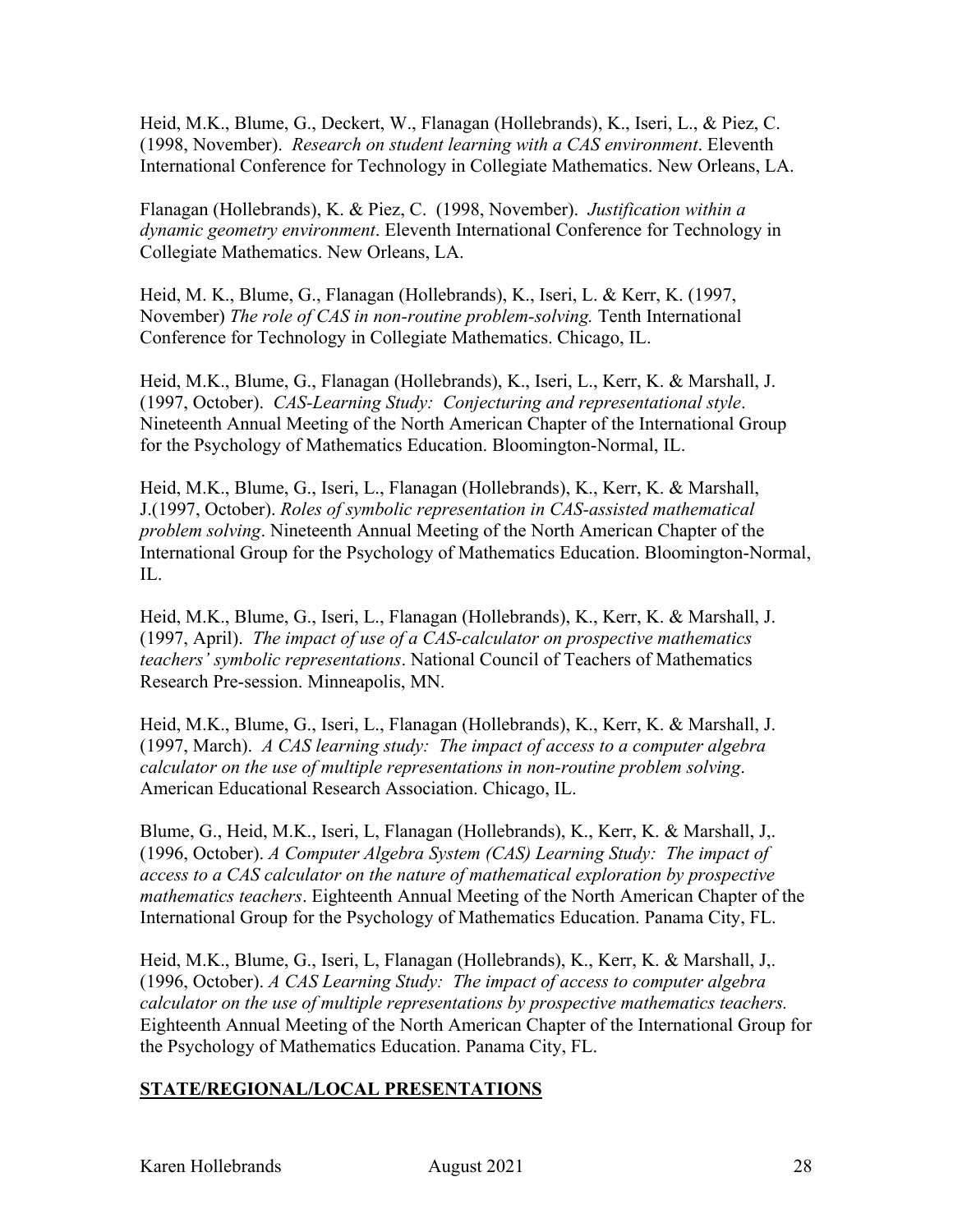## UNC CHARLOTTE PRESENTATIONS

Hollebrands, K. (2016, November). Preparing for promotion to full-professor. The Associate Professors Round Table. North Carolina State University.

Williams, D., Hollebrands, K., Azmy, C. (2015, October). Mathematical Modeling Tasks for High School Students. Annual Meeting of the North Carolina Council of Teachers of Mathematics. Greensboro, NC.

Thrasher, E., Cetner, M., & Hollebrands. K. (2014, October). *Engaging Mathematical Tasks.* Annual Meeting of the North Carolina Council of Teachers of Mathematics. Greensboro, NC.

Hollebrands, K., & Lee, H. (2014, March). *Teacher Professional Development in Relation to Digital Media and Tools*. Convening on K-12 Mathematics Education, Digital Learning, and State Policy. The William and Ida Friday Institute for Educational Innovation.

Hollebrands, K., & Thrasher, E. (2013, November). Functions and Statistics in the Real World. Annual Meeting of the North Carolina Council of Teachers of Mathematics. Greensboro, NC.

Lee, H., McCulloch, A., Hollebrands, K., Gonzalez, M., Pulis, T., Whitley, B., Chandler, K. (2013, April). *Preparing to teach mathematics with technology: Results from eight years of teacher education curriculum development, dissemination, and research*. William & Ida Friday Institute for Educational Innovation Brown Bag Seminar. Raleigh, NC.

Thrasher, E., Perry (Franklin), A., Lee, H., Hollebrands, K., Hall, W., Early, M., Swandby, A. (2012, October). *Using iPads to enhance the mathematics classroom*. Annual Meeting of the North Carolina Council of Teachers of Mathematics. Greensboro, NC.

Stein, S., Schaeffer, H. Wiebe, K. & Hollebrands, K. (2012, March). *Scaling up STEM learning with the VCL*. Presented at the Brown Bag Seminar at the Friday Institute for Educational Innovation, Raleigh, NC.

Hollebrands, K. & Wredberg, C. (2011, October) *Focus on High School Mathematics: Using technology to promote reasoning and sense making*. Annual Meeting of the North Carolina Council of Teachers of Mathematics*.* Greensboro, NC.

Hollebrands, K., Lee, H., Brucki, T., Casstevens, K., Mann, L., Oppelaar, R., O'Neill, A., Rice, J., & Washington, H. (2010, October). *Activities that promote reasoning and sensemaking in the high school classroom*. Annual Meeting of the North Carolina Council of Teachers of Mathematics, Greensboro, NC.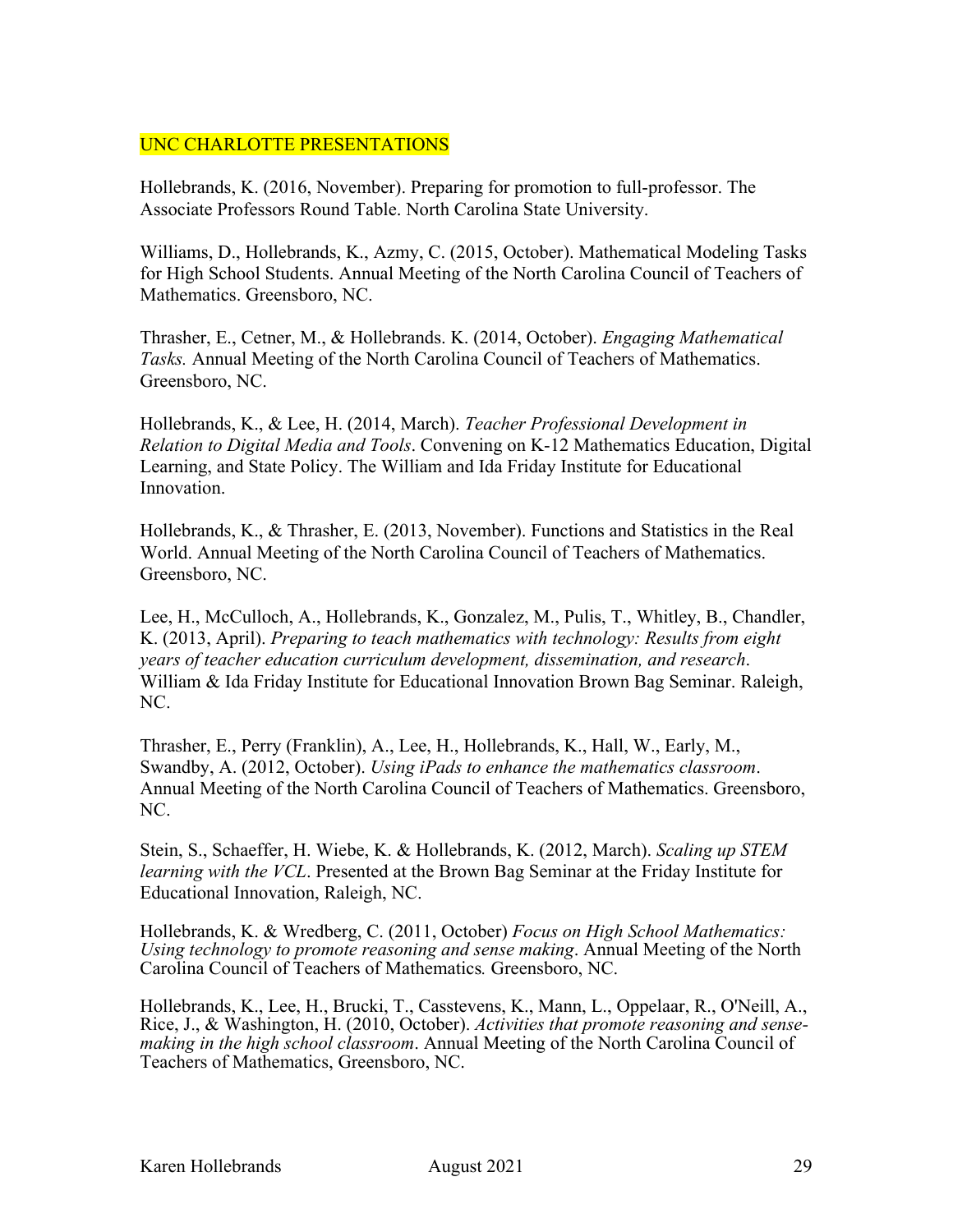Hollebrands, K.F., Gonzalez, M.D., & Wredberg, C. (2010, October). *Exploring properties of quadrialterals using dynamic geometry software*. Session presented at the Annual Meeting of the North Carolina Council of Teachers of Mathematics*,* Greensboro, NC.

Spires, H., Wiebe, E., Young, C., Hollebrands, K., & Lee, J. (2009, December). *Toward a new learning ecology: Teaching and learning in 1:1 environments*. Presented at the Brown Bag Seminar at the Friday Institute for Educational Innovation, Raleigh, NC.

Hollebrands, K. & Lee, H. (2009, November). *Preparing teachers of 21st century learners: Infusing technology in mathematics instruction*. Presented at the Brown Bag Seminar at the Friday Institute for Educational Innovation, Raleigh, NC.

Hollebrands, K. (2009, July). *Incorporate technology in the teaching of mathematics in 1:1 classrooms*. William & Ida Friday Institute for Educational Innovation, Raleigh, NC.

Hollebrands, K. (2006, October). *Activities for family math nights*. Annual Meeting of the North Carolina Council of Teachers of Mathematics. Greensboro, NC.

Lee, H., Hollebrands, K., & Wilson, H. (2006, October). *PTMT: An integrated approach*. Annual Meeting of the North Carolina Council of Teachers of Mathematics. Greensboro, NC.

Wilson, H., Hollebrands, K., & Lee, H. (2006, October). *From univariate to bivariate analysis with Fathom*. Annual Meeting of the North Carolina Council of Teachers of Mathematics. Greensboro, NC.

Hollebrands, K. (2004, October). *Teaching geometric transformations using technology*. Annual Meeting of the North Carolina Council of Teachers of Mathematics. Greensboro, NC.

Stohl, H. D., & Hollebrands, K.F. (2001, October). *Technology as a vehicle for promoting mathematical reasoning*. Annual Meeting of the North Carolina Council of Teachers of Mathematics Fall Meeting. Greensboro, NC.

Straesser, R. & Hollebrands, K. (2001, September). *The learning of geometry with technology at the secondary level*. The Learning and Teaching of Mathematics with Technology Conference. The Pennsylvania State University, University Park, PA.

Zbiek, R. & Hollebrands, K. (2001, September). *A research-informed view of the process of incorporating mathematics technology into classroom practice by inservice and prospective teachers*. The Learning and Teaching of Mathematics with Technology. The Pennsylvania State University, University Park, PA.

Piez, C. & Flanagan (Hollebrands), K. (1999, March) *Trigonometric applications with the TI-92*. Annual Pennsylvania Council of Teachers of Mathematics. Lake Harmony, PA.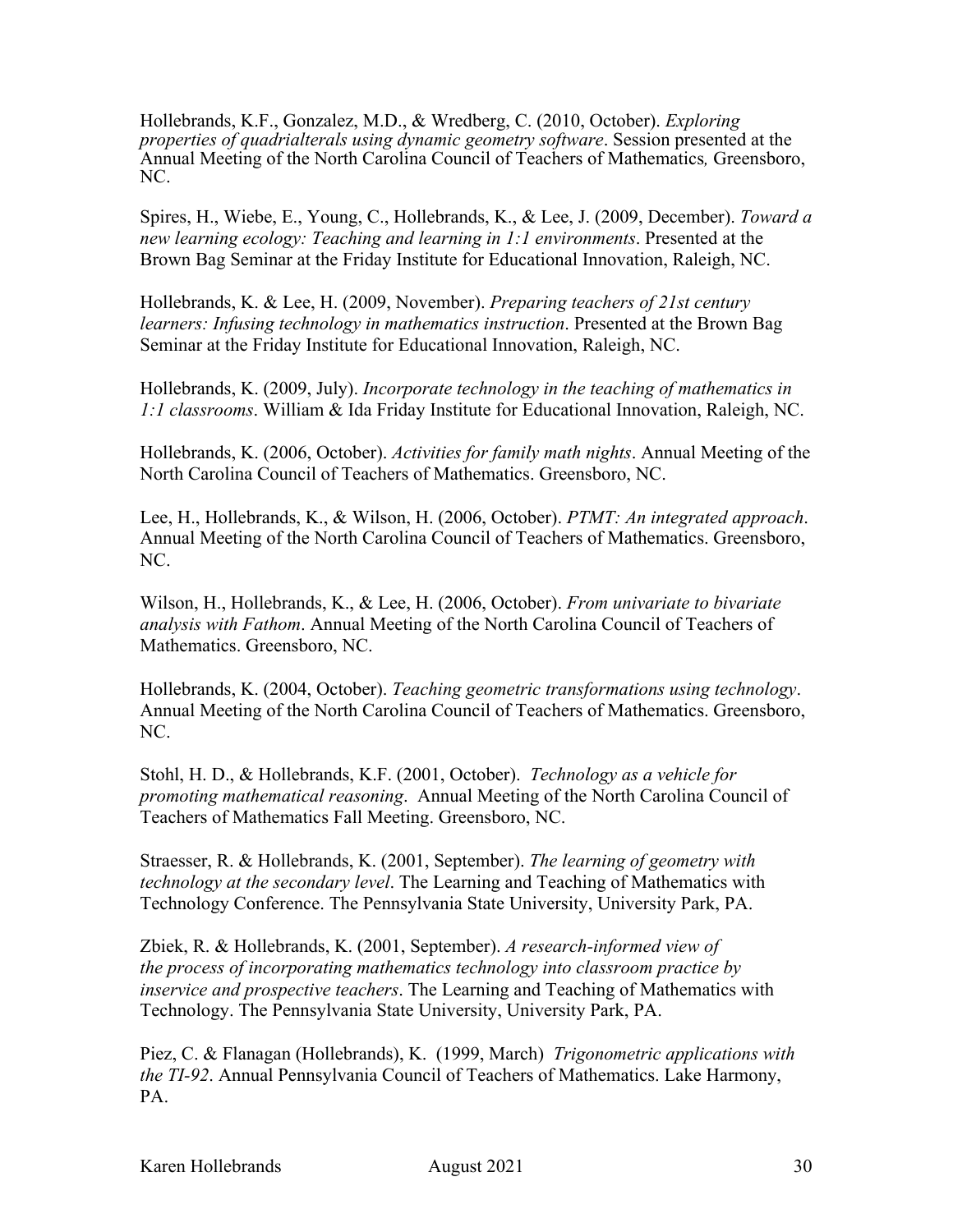Glass, B. & Flanagan (Hollebrands), K. (1998, April) *Teaching Transformations with the TI-92*. Teachers Teaching with Technology Regional Conference. Pittsburgh, PA.

Flanagan (Hollebrands), K. & Piez, C. (1998, March). *Making Connections with the TI-92*. Annual Pennsylvania Council of Teachers of Mathematics Regional Conference. Harrisburg, PA.

Flanagan (Hollebrands), K. & Kerr, K. (1997, March). *Using the TI-92 in the geometry classroom*. Workshop presented at the Pennsylvania Council of Teachers of Mathematics Regional Conference, Valley Forge, PA.

Flanagan (Hollebrands), K. & Watson, L. (1995, March). *Activities for Teaching Technical Mathematics.* Workshop presented at the North Carolina Council of Teachers of Mathematics Regional Conference, Kinston, NC.

### **WORKSHOPS**

### *University Faculty Professional Development*

Hollebrands, K., McCulloch, A., Scher, D., & Steketee, S (2020, May). *Forging Connections Online Workshop for Mathematics Teacher Educators*.

McCulloch, A., Lee, H. & Hollebrands, K. (2013, June). *Preparing to Teach Mathematics with Technology: Faculty Professional Development in Algebra.* William & Ida Friday Institute for Educational Innovation Raleigh, NC.

Lee, H., Hollebrands, K., & McCulloch, A. (2012, May). *Preparing to Teach Mathematics with Technology: Faculty Professional Development in Geometry, Data Analysis, and Probability.* William & Ida Friday Institute for Educational Innovation Raleigh, NC.

Hollebrands, K., & Lee, H. (2011, June). *Preparing to Teach Mathematics with Technology: Faculty Professional Development in Geometry, Data Analysis, and Probability.* William & Ida Friday Institute for Educational Innovation Raleigh, NC.

Lee, H., & Hollebrands, K. (2010, July). *Preparing to Teach Mathematics with Technology: Faculty Professional Development in Data Analysis, Probability and Geometry.* William & Ida Friday Institute for Educational Innovation Raleigh, NC.

Lee, H., & Hollebrands, K. (2009, June). *Preparing to Teaching Mathematics with Technology: Faculty Professional Development in Data Analysis and Probability.*  William & Ida Friday Institute for Educational Innovation Raleigh, NC.

#### *K-12 Teacher Professional Development*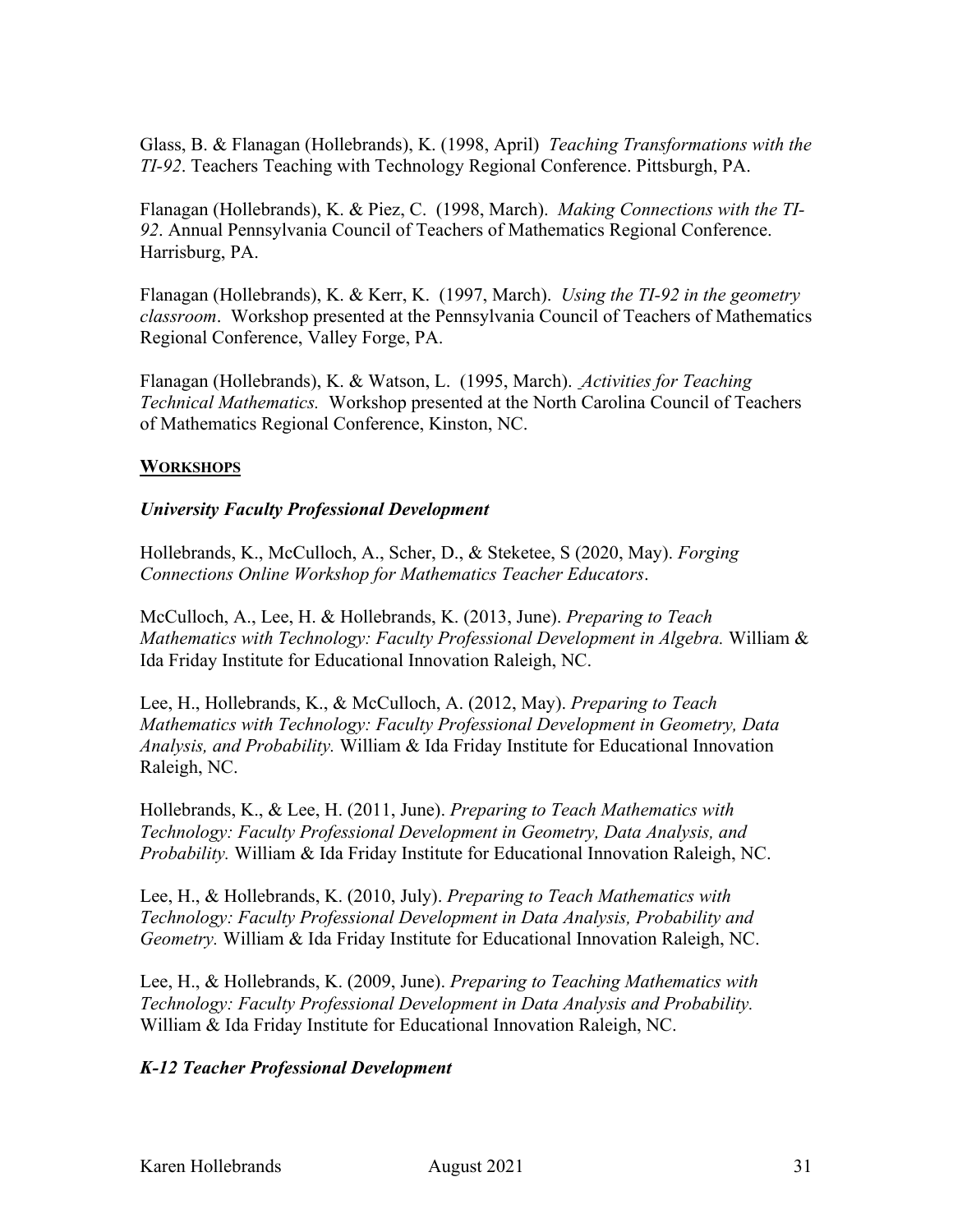Avineri, T., Krupa, E., Hoyes, M (2021, June). Reflecting and providing feedback on high school mathematics teaching. Noyce Master Teacher Summer Institute, NCSU, Raleigh, NC.

Krupa, E., Hollebrands, K., Hoyes, M., Fenn, M. (2021, Spring). Mathematics content preparation for National Board Certification, NCSU, Raleigh, NC.

Krupa, E., Hollebrands, K., Hoyes, M. (2020, Fall). Equitable mathematics teaching practices. Noyce Master Teacher Online Professional Development, NCSU, Raleigh, NC.

Krupa, E., Hollebrands, K., Elrod, E., & Cudd, M. (2019, June). Effective teaching practices for high school mathematics teachers. Noyce Master Teacher Summer Institute, NCSU, Raleigh, NC.

Hollebrands, K (2019, March). Orchestrating productive mathematics discussions in high school classrooms. Knightdale High School, Knightdale, NC.

Hollebrands, K. & Keene (2016, August). Creating and critiquing rich mathematical tasks. William & Ida Friday Institute for Educational Innovation Raleigh, NC.

Hollebrands, K. & Lee, H.L. (2016, July). Noyce summer institute. William & Ida Friday Institute for Educational Innovation Raleigh, NC.

Hollebrands, K. & Lee, H.L. (2013, July). Noyce summer institute. William & Ida Friday Institute for Educational Innovation Raleigh, NC.

Hollebrands, K. (2012, May). *Common Core State Standards for Mathematics: Geometry and Technology*. Two sessions presented to Wake County teachers. Raleigh, NC.

Hollebrands, K., Cayton, C., & Boehm, E. (2012, June). *Teaching Algebra with Fathom.*  William & Ida Friday Institute for Educational Innovation Raleigh, NC.

Hollebrands, K. (2011, August). *Using The Geometer's Sketchpad to teach mathematics*. Chatham County.

Hollebrands, K. & Cayton, C. (2011, July). *Teaching Algebra with The Geometer's Sketchpad.* William & Ida Friday Institute for Educational Innovation. Raleigh, NC.

Hollebrands, K. & Cayton, C. (2011, July). *Teaching Geometry with The Geometer's Sketchpad – Part II.* William & Ida Friday Institute for Educational Innovation. Raleigh, NC.

Hollebrands, K., Dove, A., & Cayton, C. (2010, June). *Teaching Geometry with The Geometer's Sketchpad – Part I.* William & Ida Friday Institute for Educational Innovation. Raleigh, NC.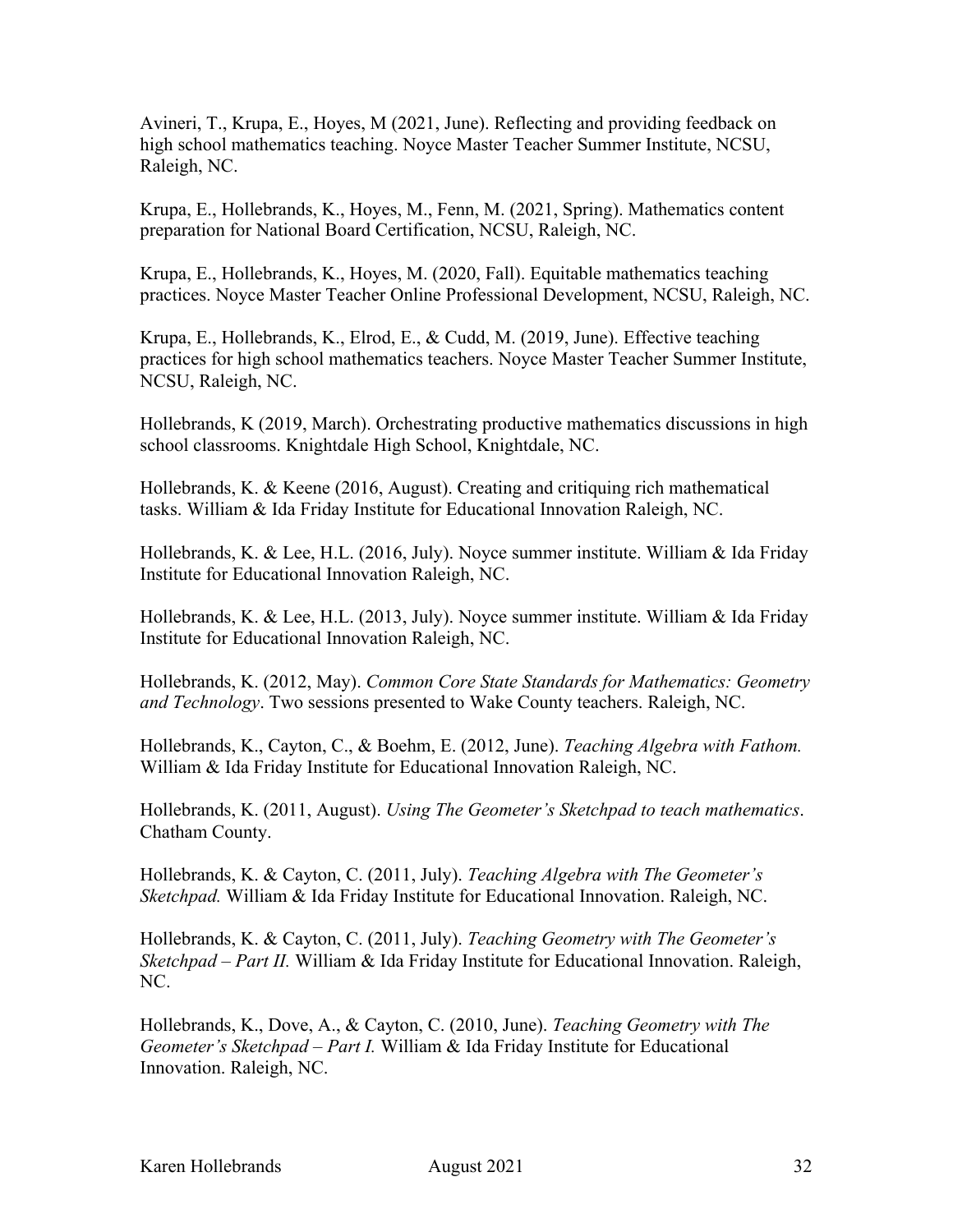Hollebrands, K., Smith, R., & Dove, A. (2008, October). *Using technology to teach mathematics*. Institute on Leading Innovation: Implementing Effective 1:1 Programs. William & Ida Friday Institute for Educational Innovation. Raleigh, NC.

Tombes, S. & Hollebrands, K. (2008, July). *Classroom resources to transform teaching and learning*. Institute on Leading Innovation: Implementing Effective 1:1 Programs. William & Ida Friday Institute for Educational Innovation. Raleigh, NC.

Hollebrands, K. (2008, July). *Going deeper in mathematics.* Institute on Leading Innovation: Implementing Effective 1:1 Programs. William & Ida Friday Institute for Educational Innovation. Raleigh, NC.

Hollebrands, K. (2007, November). *Using the Geometer's Sketchpad in a 1-1 laptop mathematics classroom*. William & Ida Friday Institute for Educational Innovation. Raleigh, NC.

Hollebrands, K. (2002, November). *Success in Algebra*. Department of Defense School in the Asia division, Tokyo, Japan.

Stohl, H. & Hollebrands, K. (2002, Spring). *Teaching Mathematics with Technology*. Cary High School, Cary, NC.

Flanagan (Hollebrands), K. (1999, August) *An introduction to the Geometer's Sketchpad*. Bellefonte Area High School, Bellefonte, PA.

Flanagan (Hollebrands), K. (1999, August) *The Geometer's Sketchpad in the secondary classroom*. Workshop presented at the Pennsylvania Governor's Institute for Mathematics Educators, University Park, PA.

Flanagan (Hollebrands), K. (1999, August) *The Geometer's Sketchpad in the elementary mathematics classroom*. Pennsylvania Governor's Institute for Mathematics Educators, University Park, PA.

Flanagan (Hollebrands), K. & Piez, C. (1998, October). *SOH-CAH-TOA in a technological environment*. The University of Pittsburgh at Johnstown, SOS/MOS program, Johnstown, PA.

Flanagan (Hollebrands), K. (1998, August). *Conjecturing, inductive and deductive reasoning within a technological environment*. Pennsylvania Governor's Institute for Mathematics Educators, University Park, PA.

Bookman, J., Collins, K., Ebert, J., Flanagan (Hollebrands), K., Thomas, J., & Vosskamp, M. (1997, November) *Making Connections: Using the TI-92 and Geometry throughout the curriculum.* Workshop presented at Duke University, Durham, NC. Sponsored by the Park City/ Institute for Advanced Study - Mathematics Institute and the National Science Foundation.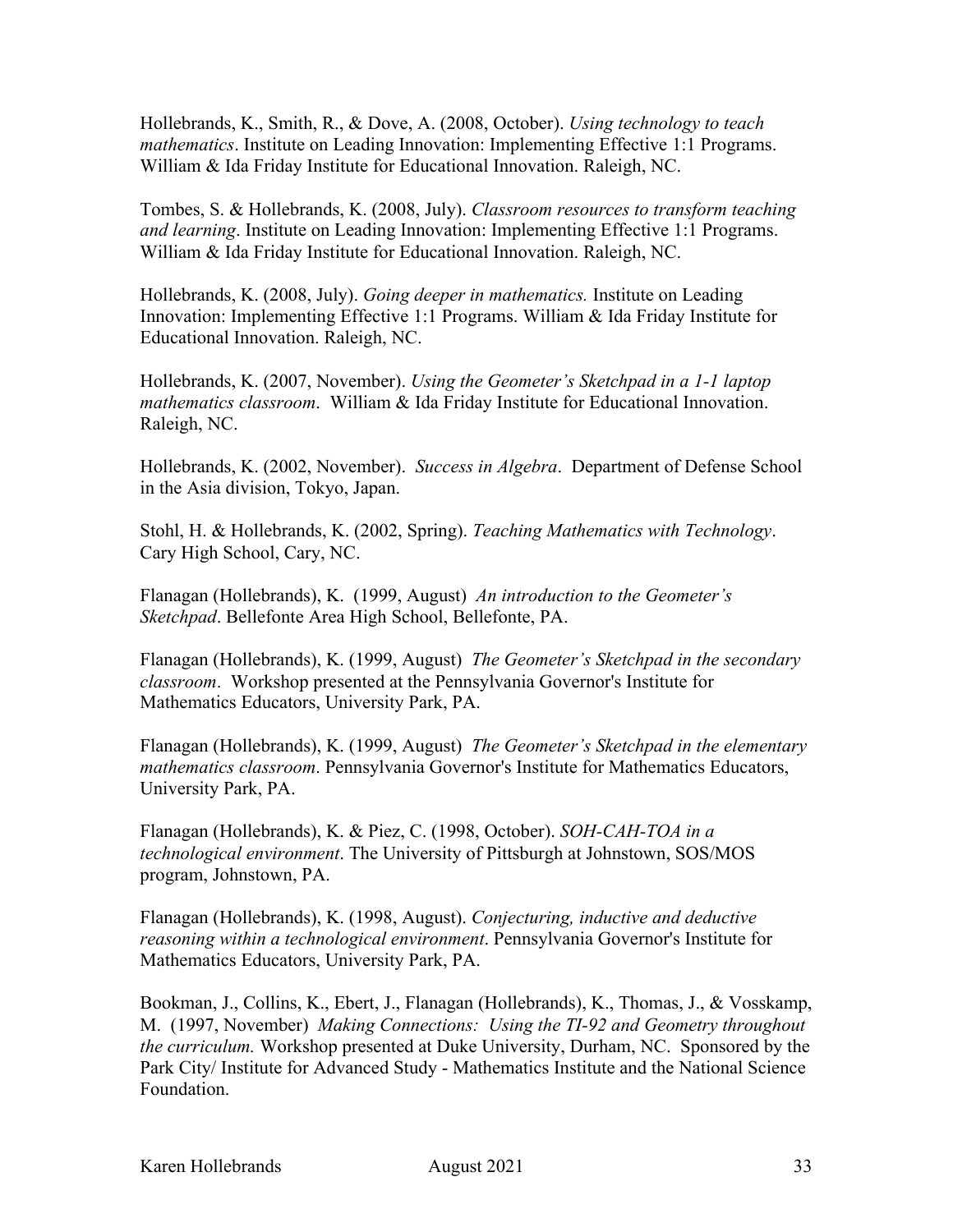Flanagan (Hollebrands), K. & Kerr, K. (1997, April) *Using the TI-92 in the mathematics classroom*. Stroudsburg High School, Stroudsburg, PA.

Collins K., Ebert, J., Flanagan (Hollebrands), K., King, J., Naeser, S. & Vosskamp M. (1996, November) *Teaching Geometry with the TI-92*. Workshop presented at Duke University, Durham, NC. Sponsored by the Park City/ Institute for Advanced Study - Mathematics Institute and the National Science Foundation.

Bookman, J., Brummett, B., Collins K., Ebert, J., Flanagan (Hollebrands), K., Naeser, S., Thomas, J. & Vosskamp M. (1995, November) *Drawing on Geometry*. Workshop presented at Duke University, Durham, NC and sponsored by the Park City/ Institute for Advanced Study - Mathematics Institute and the National Science Foundation.

Flanagan (Hollebrands), K. & Watson, L. (1995, March). *Activities for Teaching Technical Mathematics.* Workshop presented at the North Carolina Council of Teachers of Mathematics Regional Conference, Kinston, NC.

#### **DOCTORAL STUDENTS ADVISED**

25. Katie Floyd (2025 – expected)

24. Josh Naddor (2024 - expected)

- 23. Michael Hoyes (2024 expected)
- 22. Jerome Amedu (2024 expected)
- 21. Rayshawn Locklear (2022-expected)
- 20. Latoya Brewer (2022 expected)
- 19. James Smiling (2022 expected)
- 18. Elyse Smith (2022 expected)
- 17. Jonathan Lopez-Torres (2021- expected)
- 16. Brittney Black (2021- expected)

15. Michele Cudd (2021) *An Exploratory Case Study of Prospective Teachers' Support of Student Thinking During Rehearsals*

14. Kristi Martin (2020). *Pre-service Secondary Mathematics Teachers' Problem-Solving across Trigonometric Domains*.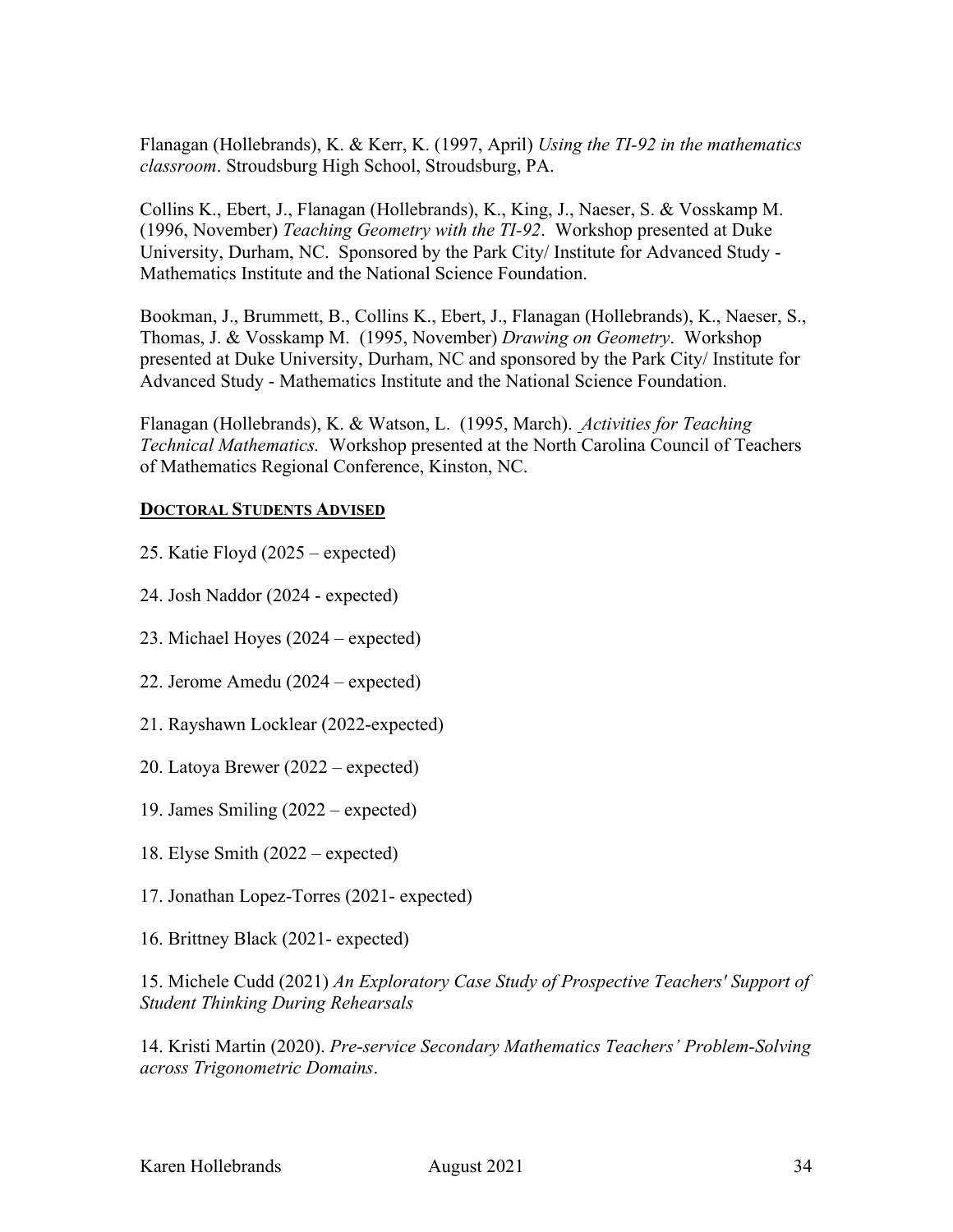13. James Strickland (2019). *The Algebraic Habits of Mind of Community College Students Enrolled in Developmental Mathematics.*

12. Gregory Downing (2019). *Leveraging Culturally Relevant Pedagogy in a College Algebra Course: A Mixed Methods Study.*

11. Angelina Knies (2018). *Perceptions and the Role of Personal Experiences on Females' Participation and Persistence in Mathematics.*

10. Derek Williams (2017). *Student Experiences in Community College Precalculus: A Mixed Methods Study of Student Engagement and Understanding*

9. Kayla Chandler (2017)*. Examining How Prospective Secondary Mathematics Teachers Notice Students' Thinking on a Paper and Pencil Task and a Technology Task*

8. Samet Okumus (2016). *Middle School Students' Reasoning About 3-Dimensional Objects: A Case Study.*

7. Aaron Trocki (2015). *Designing and Examining the Effects of a Dynamic Geometry Task Analysis Framework on Teachers' Written Geometer's Sketchpad Tasks.*

6. Charity Cayton (2012). *Teachers' Implementation of Pre-Constructed Dynamic Geometry Tasks in Technology-Intensive Algebra 1 Classrooms.*

5. Anthony Dove (2011). *Teaching Geometry in a 1:1 Classroom: High School Teachers' Instructional Practices while Participating in Professional Development*

4. Ryan Smith (2010). *A Comparison of Middle School Students' Mathematical Arguments in Technological and Non-technological Environments.*

3. Co-Chair with Hollylynne Lee. Rachael Kenney (2008). *The Influence of Symbols on Pre-calculus Students' Problem Solving Goals and Activities.*

2. Co-Chair with Lee Stiff. Miranda Cave (2008). *Impact of Community Service Learning on Middle School African and Latino Americans' Understanding of Mathematics.*

1. Co-Chair with Sally Berenson. Kelli Slaten (2006). *Effective Teaching and Uses of Instructional Representations in Secondary Geometry: A Comparison of a Novice and an Experienced Mathematics Teacher.*

## **DOCTORAL COMMITTEE MEMBER**

Bram Cabbeke (international) Served as an international committee member representative for University of Ghent, Belgium

#### **OUTREACH AND EXTENSION**